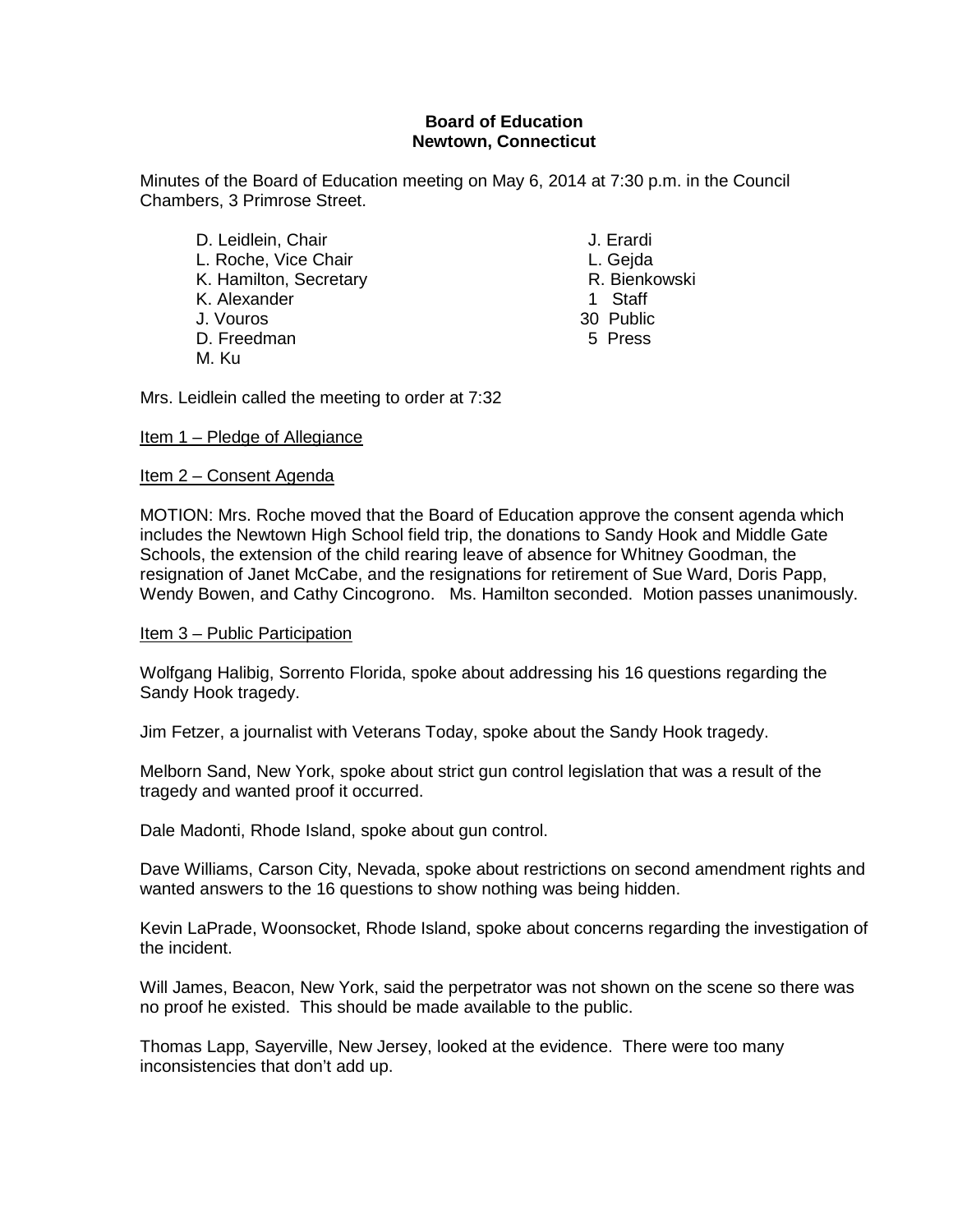Board of Education **Contract Contract Contract Contract Contract Contract Contract Contract Contract Contract Contract Contract Contract Contract Contract Contract Contract Contract Contract Contract Contract Contract Cont** 

Michelle Murphy, Houston, Texas, was interested in Adam Lanza and those involved in other shootings.

Jim Fitzpatrick, Newtown resident, has police friends who responded and are still suffering the effects. He also knows families who lost children. He was offended by the collection of conspiracy theories. We have pulled together as a town to get through this.

#### Item 4 – Reports

There was no correspondence report.

#### Chair Report:

Mrs. Leidlein informed the Board of the charter revision commission meeting on Thursday at 7 PM along with documentation for the committee. May 14 there is a joint meeting with the Public Building and Site Commission regarding the Sandy Hook School plans at 7 PM in the Reed library.

May 3, at 3 PM the Board was invited to attend the opening of the Autism Speaks' Autism Resource Center at the Booth Library. We also received an invitation to the opening night of the Hawley Art Show. There has been a request to look at the June 17 Board meeting date as it coincides with the high school graduation ceremony. The Board would be polled for an alternative date. An email was received from Paul Mangiafico, Chair of the Police Commission, announcing that Chief Kehoe would be honored at a Police Commission dinner on May 28.

#### Superintendent's Report:

Dr. Erardi presented a listing of end of year school events, a flyer regarding the Community Connections event to be held May 31 which is a free community service provider fair and symposium, the official statement from the Governor naming May 7 as School Nurse Day, and enrichment opportunities for grades kindergarten through 12 gifted and talented students.

#### Committee Reports:

Ms. Hamilton scheduled a CIP for Wednesday morning to discuss the current status of CIP project due to the Board of Finance the beginning of June.

#### Item 5 – Old Business

Nurses Contract Negotiations:

Mrs. Leidlein stated that she and Mrs. Ku would work on the nurses' contract. Ms. Hamilton requested the Board meet prior to negotiations to discuss their goals. Mr. Vouros feels we should be aware of any increased amount of student contact based upon the tragedy.

#### Non-lapsing Account:

Ms. Hamilton stated that the Board of Finance discussed our proposed changes and will vote on them at their May 12 meeting. They would like to see more Board of Education representatives at their meetings and she has committed to attend. In their discussion about charter revision recommendations they asked if the Board of Education was considered a Town department. She recommended the Board go back through the charter to highlight items to see if there's a conflict. She and Mrs. Ku would look them over and send recommendations to the Board members.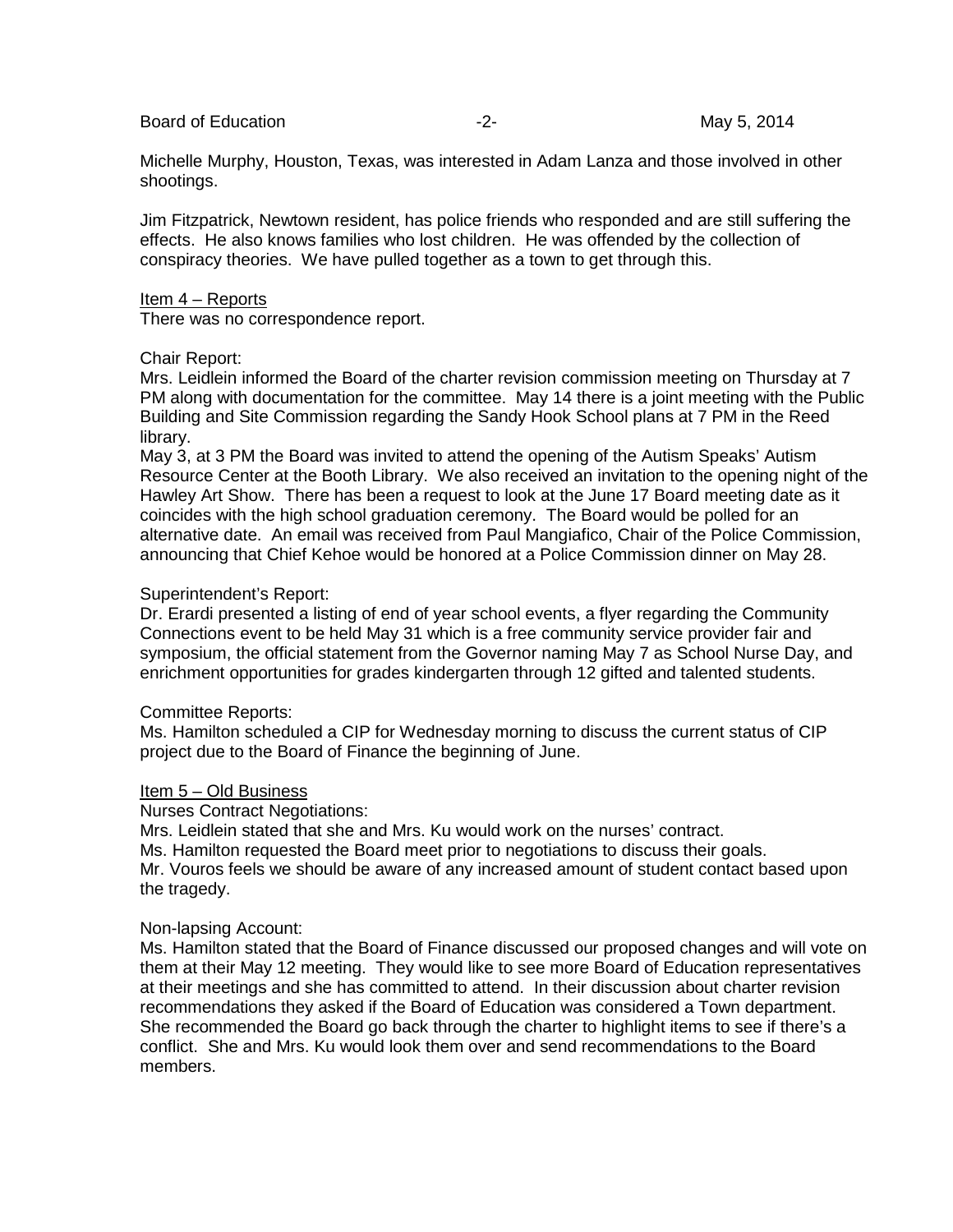Board of Education **Contract Contract Contract Contract Contract Contract Contract Contract Contract Contract Contract Contract Contract Contract Contract Contract Contract Contract Contract Contract Contract Contract Cont** 

Item 6 – New Business - none

MOTION: Mr. Alexander moved to adjourn. Mrs. Roche seconded. Motion passes unanimously.

<u> Item 7 – Adjournment</u> The meeting adjourned at 8:07 p.m.

Respectfully submitted:

\_\_\_\_\_\_\_\_\_\_\_\_\_\_\_\_\_\_\_\_\_\_\_\_\_\_\_\_\_\_\_\_ Kathy Hamilton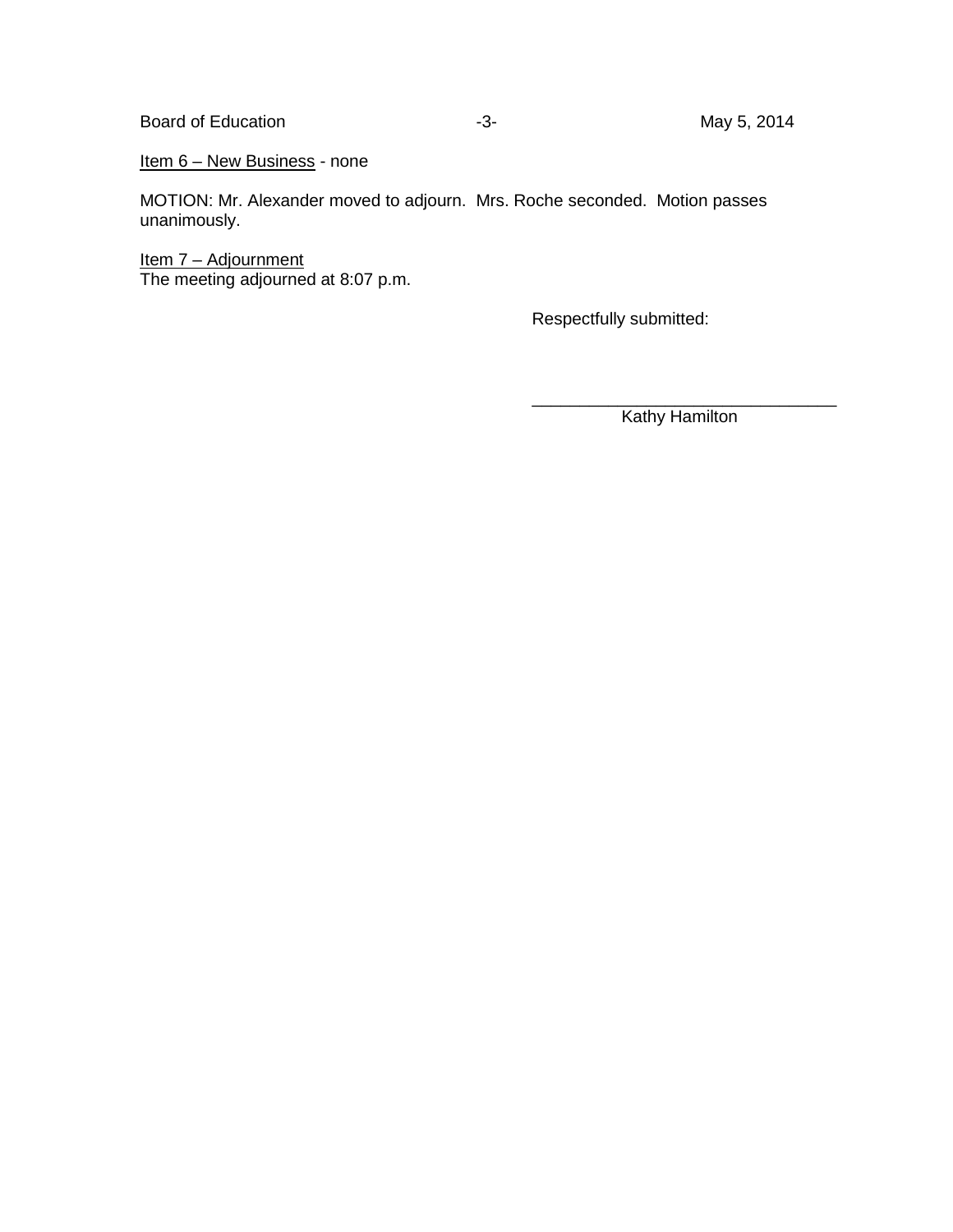

# FIELD TRIP BUS REQUEST FORM

| Teacher Making Request: Tom KURoSKI Date: April 8, 2014                                          |  |
|--------------------------------------------------------------------------------------------------|--|
| Other Staff Involved: TRENT HAPPISON, TAPA ALLEGRETTO, MATT CHILDS                               |  |
| Date of Proposed Field Trip: MAY 23-24 2014                                                      |  |
| Class/Group Involved: ANATOMY AND PHYSIOLOGY STUDENTS                                            |  |
| Number of Students Scheduled to Make Trip: 51                                                    |  |
| Other Adults (non-teachers) Chaperoning the Trip (list names): LISABETH KUROSKI                  |  |
|                                                                                                  |  |
| Destination: PHILADELPHA                                                                         |  |
| Place and Time of Departure: $\frac{1}{16} + \frac{1}{160} - \frac{7.00}{100} = \frac{5}{23}/14$ |  |
| Estimated Time of Return: 5/24 J JY                                                              |  |
| Special Arrangements (i.e. stopping at a restaurant, picnic, etc.) SEE AMACHED ITINERARY         |  |
|                                                                                                  |  |
| Estimated Cost of Transporation: $\sqrt{442.00}$                                                 |  |
| Estimated Cost per Student: \$ 130.00                                                            |  |
| Other Information: SEE ATTACHED JAINERARY                                                        |  |
|                                                                                                  |  |
|                                                                                                  |  |
| DATE:<br>PRINCIPAL APPROVAL BY SIGNATURE:                                                        |  |
| OVERNIGHT/OUT-OF-STATE FIELD TRIP BOE/APPROVAL:<br>DATE:                                         |  |
| <b>Billing Information</b>                                                                       |  |
| $Bill$ to:                                                                                       |  |
|                                                                                                  |  |
|                                                                                                  |  |
| Pricing:                                                                                         |  |
|                                                                                                  |  |
|                                                                                                  |  |
| Total Charge per Bus: <b>contract to the Charge per Bus:</b>                                     |  |
| <b>Confirmation</b>                                                                              |  |
|                                                                                                  |  |
| Recorded in Book: <u>______________________</u>                                                  |  |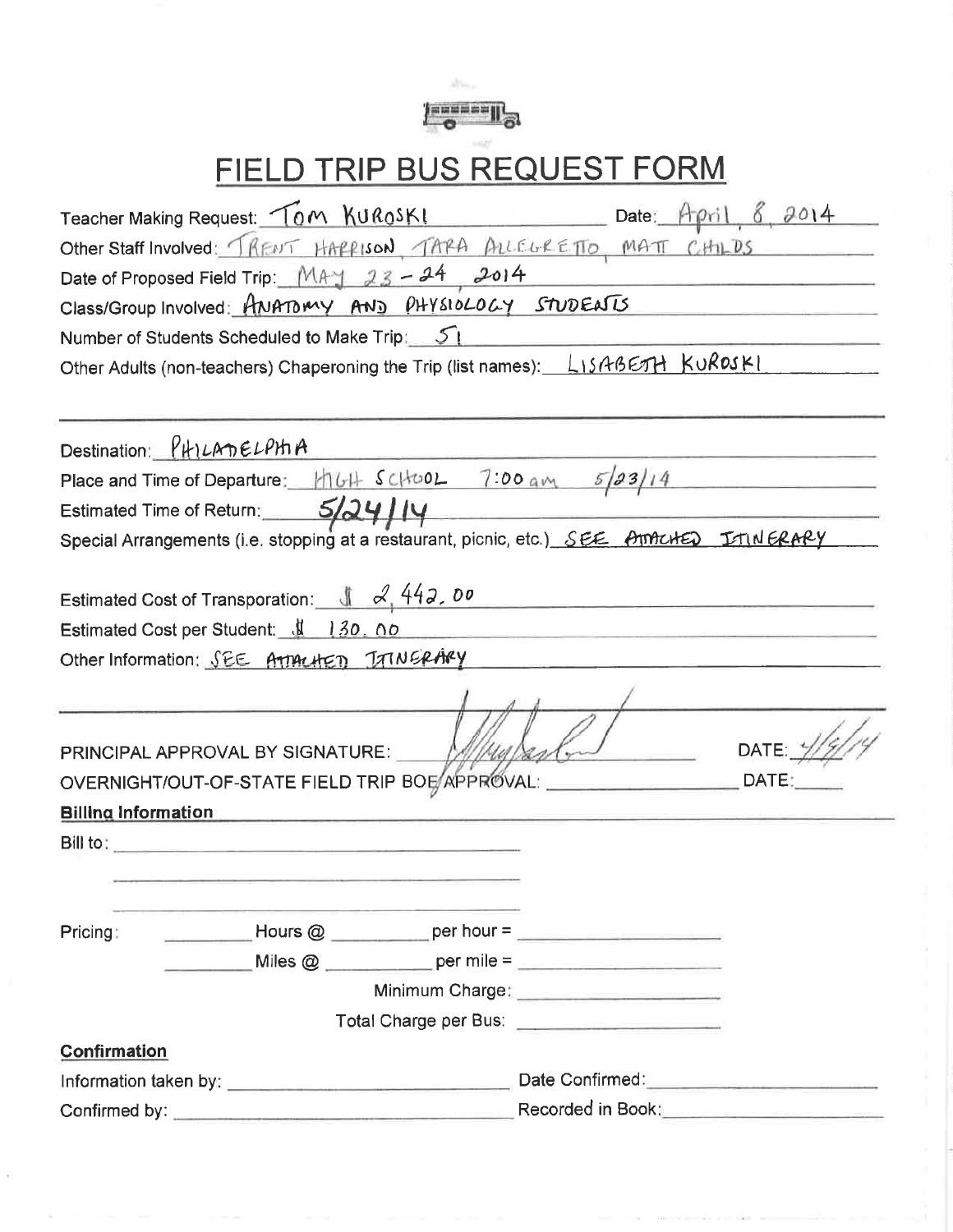### **ANATOMY AND PHYSIOLOGY OVERNIGHT FIELD TRIP:** THE FRANKLIN MUSEUM OF SCIENCE **AND** THE MUTTER MUSEUM **PHILADELPHIA**

#### MAY 23 & 24, 2014

Newtown Board of Education  $To:$ From: Mr. Kuroski Date: April 8, 2014 Anatomy and Physiology Overnight Field Trip to Philadelphia Re:

I have finalized the Anatomy and Physiology Field Trip to visit The Franklin Museum of Science and The College of Physicians of Philadelphia Mutter Museum. I am extremely excited about this trip, as it will provide students with a unique opportunity to observe exhibits that are incredibly engaging and also linked directly to the curriculum they have learned during the year. This exciting learning experience will be further enhanced because it takes place in one of the most historically significant cities in the country, Philadelphia. I know that the agenda for the seniors during this time of year can be overwhelming, so I have chosen a date that does not interfere with any of their other activities or academic responsibilities. I have also worked very hard to keep the price of the trip reasonable because I know that the cost of everything is increasing. See attached Itinerary of the trip for additional information.

Thank you,

Mr. Tom Kuroski Anatomy and Physiology kuroskit@newtown.k12.ct.us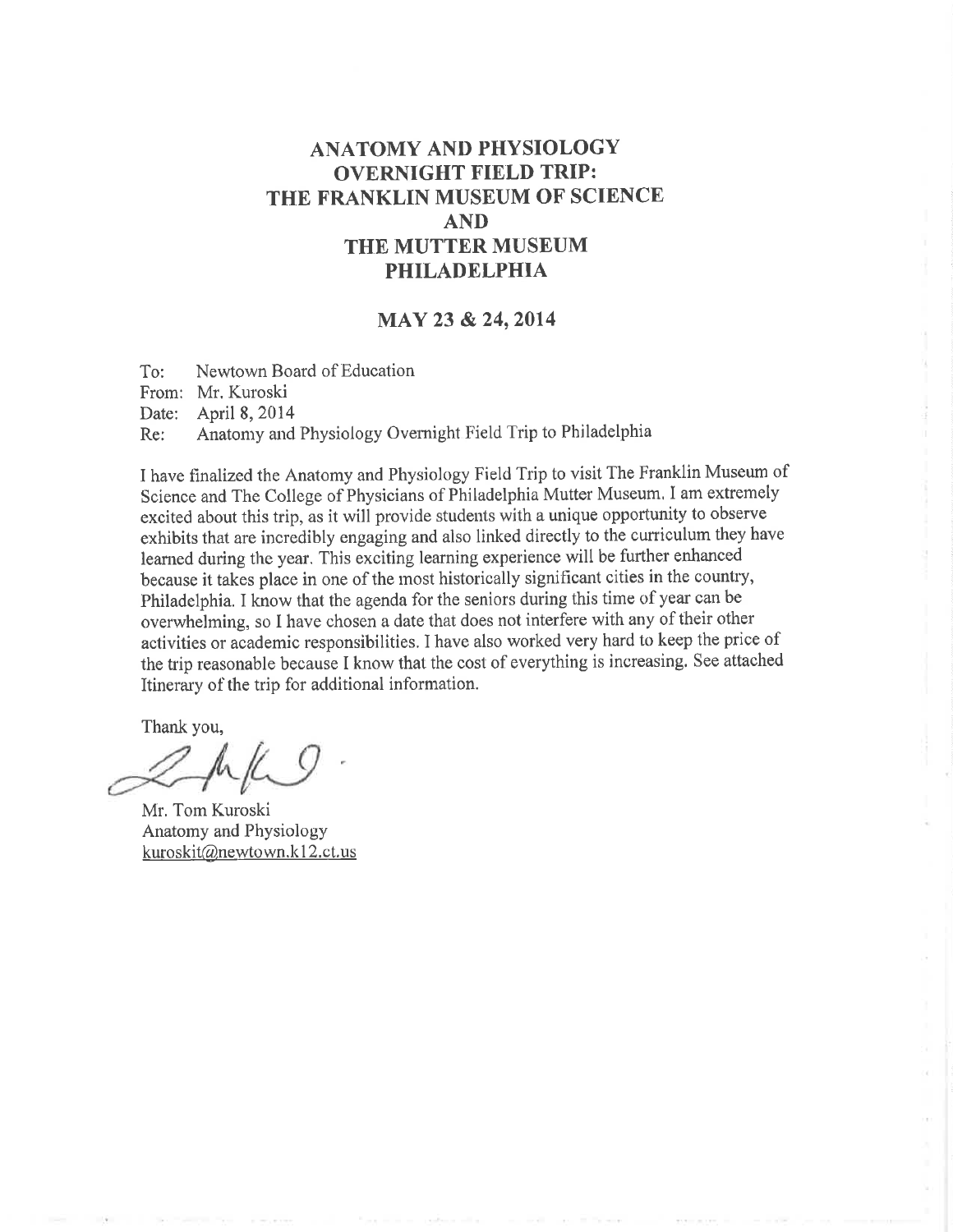## **ITINERARY**

## DAY ONE

## **FRIDAY MAY 23, 2014**

| $7:00$ am          | Depart Newtown High School via Deluxe Coach Bus.                                                                                                                                                          |
|--------------------|-----------------------------------------------------------------------------------------------------------------------------------------------------------------------------------------------------------|
| 9:00am             | Arrive at the <b>Philadelphia Zoo</b> at 3400 W. Girard Avenue                                                                                                                                            |
| 12:30pm            | Arrive at <b>The Redding Terminal Market</b> at the corner of 12 <sup>th</sup> and Arch.<br>Eat lunch and visit local attractions, landmarks and shops.                                                   |
| 1:30 <sub>pm</sub> | Tour downtown Philadelphia and visit historical attractions and<br>landmarks. (to be determined based on available time and locations)                                                                    |
| 2:45 <sub>pm</sub> | Take bus to the Mutter Museum at 19 South 22 <sup>nd</sup> Street.                                                                                                                                        |
| 3:00 <sub>pm</sub> | Arrive at the Mutter Museum and Check-in.<br>1. 45 min. guided tour of Museum<br>2. Presentation on Medicinal Plant Garden located at the Museum<br>3. Students can visit exhibits of individual interest |
| 5:00pm             | <b>Depart Mutter Museum and board bus</b>                                                                                                                                                                 |
| 5:15pm             | Visit Historic Philadelphia - Short walking tour of historical sites<br>along the Delaware River.                                                                                                         |
| 6:30pm             | Depart Historic Philly and go to Hampton Inn. 8600 Bartram Ave.                                                                                                                                           |
| 7:00 <sub>pm</sub> | Check in at the Hampton Inn.                                                                                                                                                                              |
| $7:15$ pm          | Pizza Party for dinner in conference room at the Hotel.                                                                                                                                                   |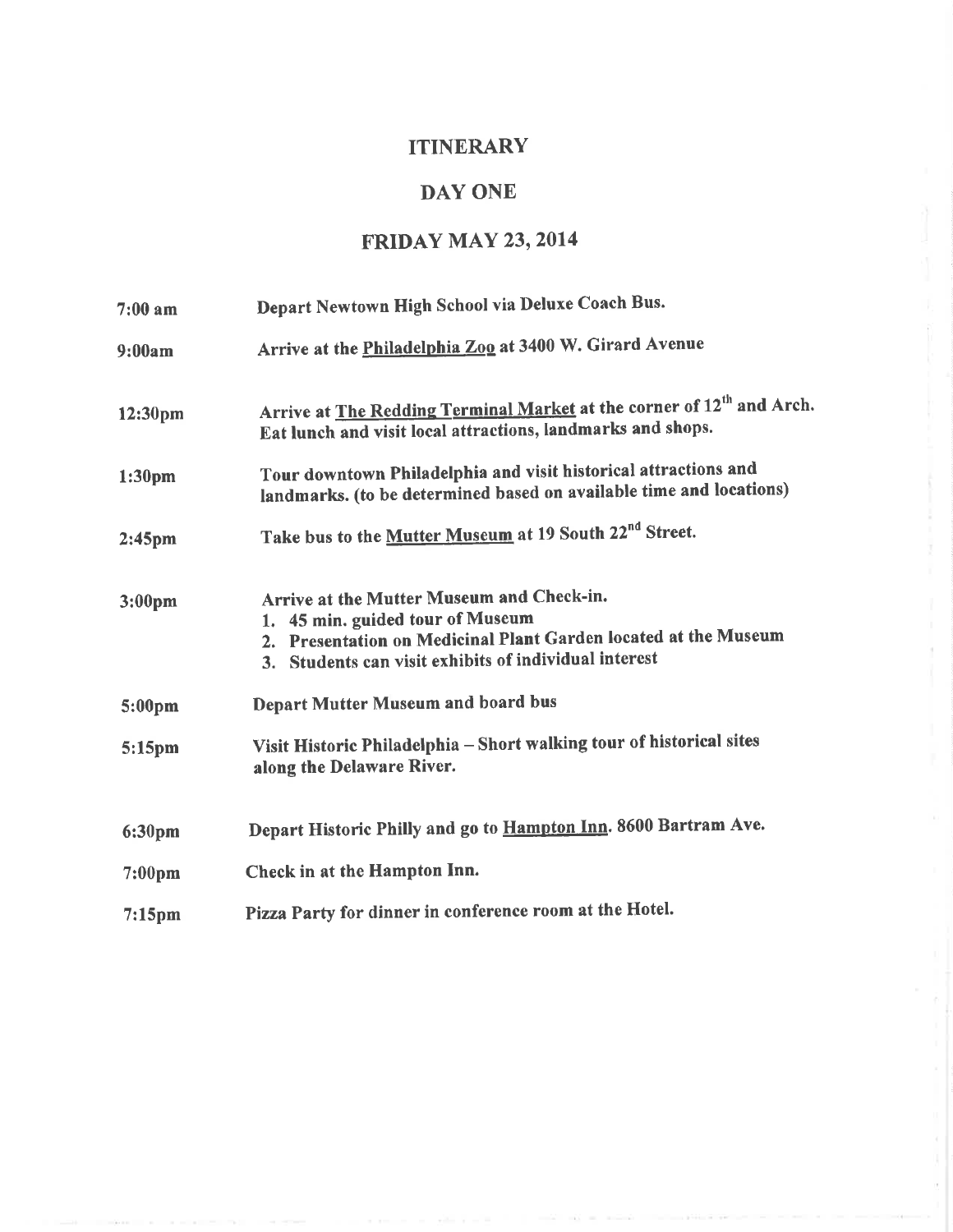## **ITINERARY**

## **DAY TWO**

## **SATURDAY MAY 24, 2014**

| 7:00am             | Wake-up Call - Pack-up and bring bags down to lobby                                                                                                                                                                                                                                                          |
|--------------------|--------------------------------------------------------------------------------------------------------------------------------------------------------------------------------------------------------------------------------------------------------------------------------------------------------------|
| 8:00am             | Deluxe Continental Breakfast served at the Hampton Inn - Load bags<br>onto the Bus. Check-out.                                                                                                                                                                                                               |
| 9:00am             | <b>Depart Hampton Inn</b>                                                                                                                                                                                                                                                                                    |
| 9:15am             | Visit the Philadelphia Museum of Art to run the "Rocky" steps                                                                                                                                                                                                                                                |
| 9:45am             | Arrive at Franklin Museum of Science at 222 North 20 <sup>th</sup> Street.<br>Check in to the Museum. Follow agenda<br>1. Giant Heart Exhibit - 2 <sup>nd</sup> Floor<br>2. Identity Exhibit - 3rd Floor<br>3. Sports Challenge Exhibit - 3rd Floor<br>4. Free Time to visit exhibits of particular interest |
| 12:00pm            | Meet at Ben's Bistro for Lunch - 2 <sup>nd</sup> Floor                                                                                                                                                                                                                                                       |
| 1:00 <sub>pm</sub> | Visit other exhibits of particular interest or attend films showing at<br>the IMAX or Franklin Theaters.                                                                                                                                                                                                     |
| 2:45 <sub>pm</sub> | Arrive at Bus Pick-up area                                                                                                                                                                                                                                                                                   |
| 3:00 <sub>pm</sub> | Depart Philadelphia for return trip to Newtown                                                                                                                                                                                                                                                               |
| 6:00pm             | Arrive back at Newtown High School                                                                                                                                                                                                                                                                           |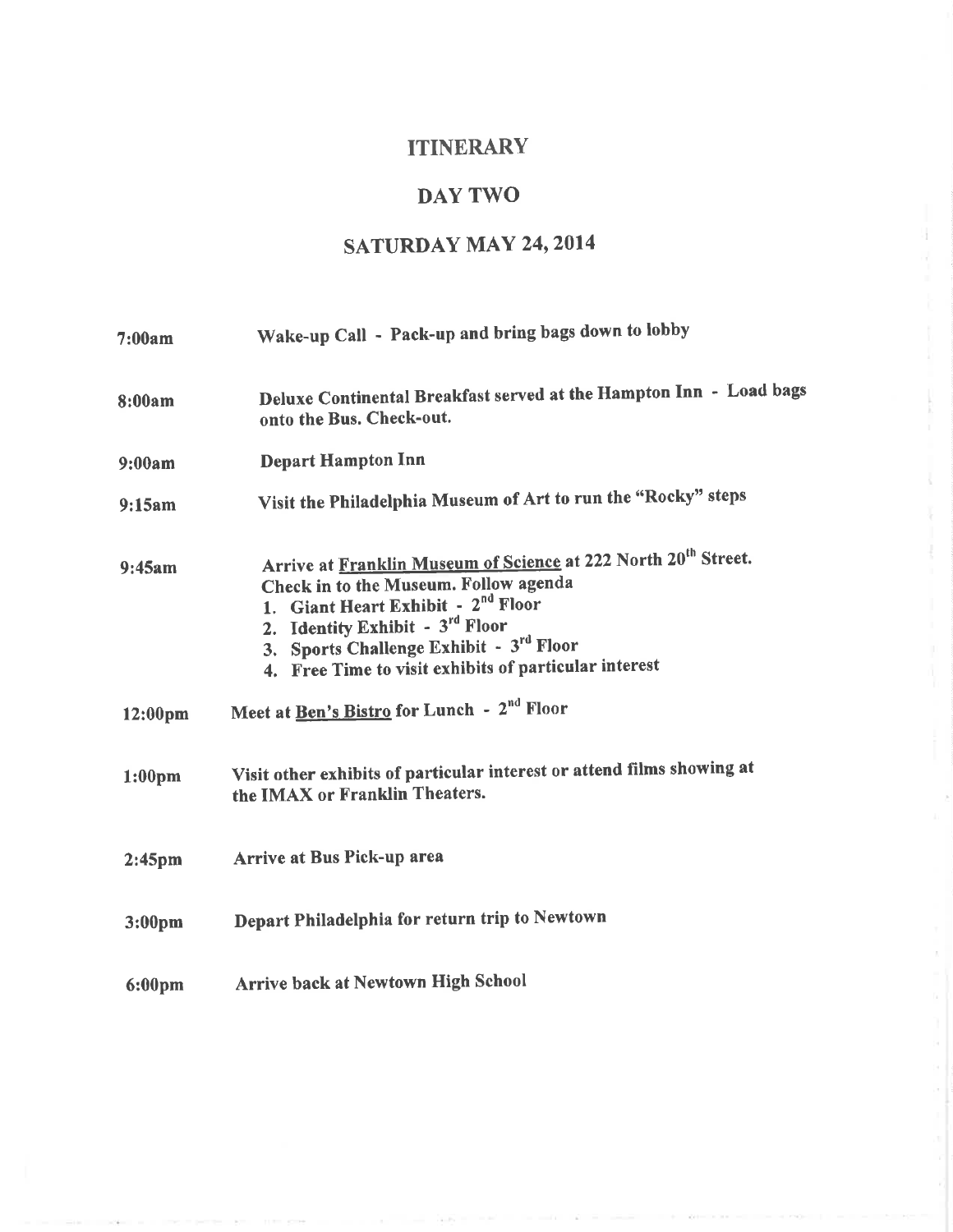## **EXPENSES FOR ANATOMY AND PHYSIOLOGY OVERNIGHT** PHILADELPHIA TRIP:

## ACCOMMODATIONS, TRANSPORTATION AND DESTINATION FEES

The total cost per student will be \$130.00. This includes the following: Accommodations

- a. Deluxe Coach Round trip transportation from Newtown to Philadelphia and points of interest within the city.
- b. Hotel accommodations at the Hampton Inn, Philadelphia. Accommodations include: (3 or 4 students per room), two queen beds, microwave, fridge, coffee maker, hair dryer, iron, sink, shower, etc. Use of a conference room for pizza party and games Friday night.
- c. Deluxe continental breakfast Saturday morning, which includes: Waffles (make your own), eggs, breakfast meats, pastries, muffins, bagels, cereal, milk, juices, and coffee.
- d. Admission to the Philadelphia Zoo and all featured attractions.
- e. Admission to the College of Physicians of Philadelphia Mutter Museum with guided tour and special presentation of Medicinal Herb Garden.
- f. Admission to the Franklin Museum of Science and all special exhibits including the **Giant Heart and the Sports Challenge.**

Additional expenses will include:

- a. The cost of lunch at the Redding Terminal Market (food court) on Friday and the Franklin Museum (Ben's Bistro food court) on Saturday.
- b. Pizza Party dinner at the Hampton Inn
- c. Individual purchases made at any of the destinations or Philadelphia landmarks.
- \*Note: Addresses and Phone Numbers of all destinations and chaperones will be provided with the final field trip package.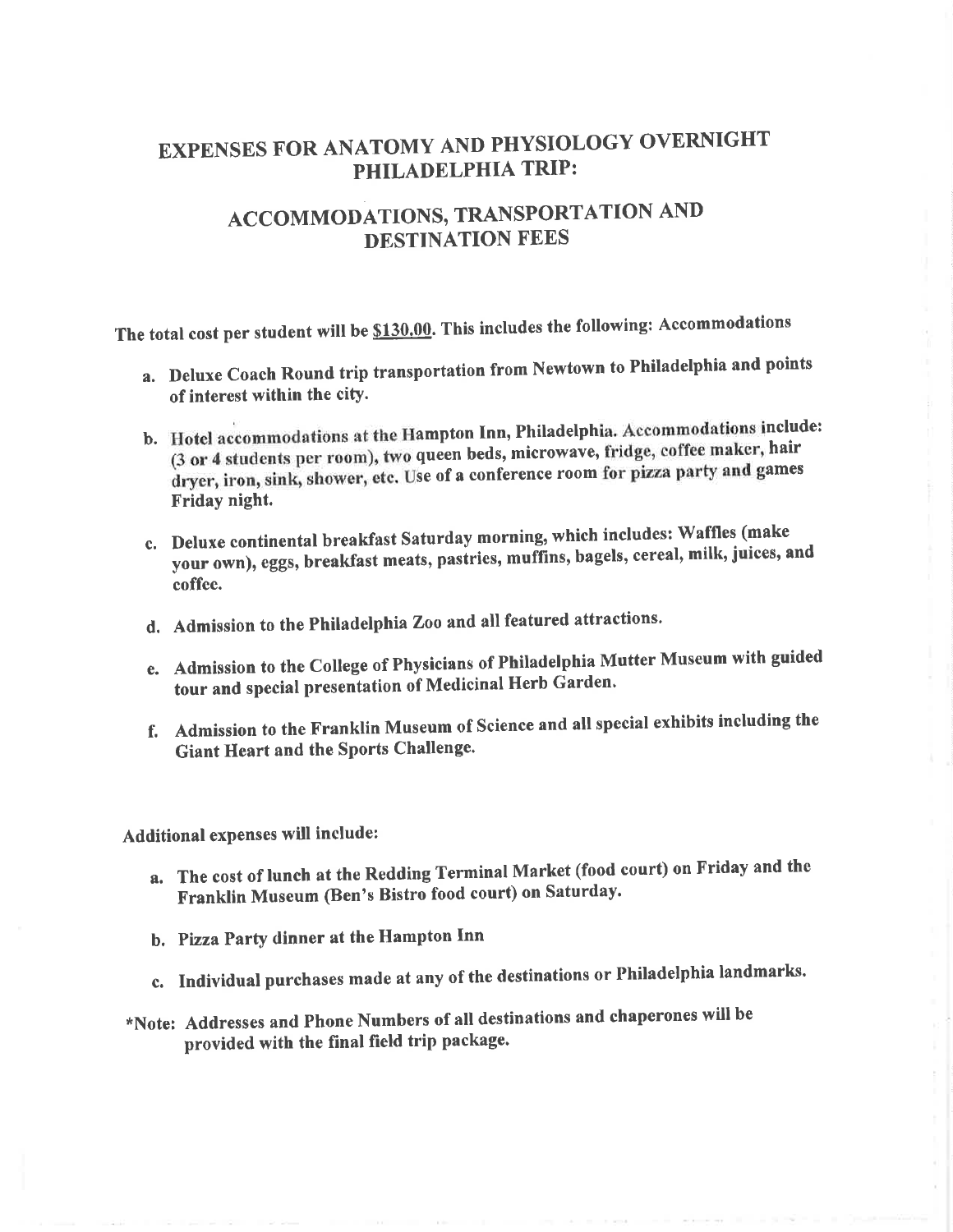#### **DONATIONS**

#### To BOE for Approval on May 6, 2014

 $5/6/2014$ 

| × | ٧ |
|---|---|

| Aetna Foundation - Donor Match           |              |    |        |        |
|------------------------------------------|--------------|----|--------|--------|
| D. Veil-Stein                            |              | \$ | 27.50  |        |
| Travelers CyberGrants Inc. - Donor Match |              |    |        |        |
| J. Somers                                |              | \$ | 50.00  |        |
| Aetna Foundation - Donor Match           |              |    |        |        |
| The Bernabeo Family                      |              | \$ | 55.00  |        |
| D. Albert                                |              |    | 13.75  |        |
| H. McNamara                              |              | Ś  | 27.50  |        |
| J. Bandle                                |              | \$ | 55.00  |        |
| P. & P. Barbaro                          |              | Ś  | 137.50 |        |
| S. Kosman                                |              |    | 550.00 |        |
| T. Morse                                 |              |    | 27.50  |        |
|                                          | <b>Total</b> | Ś  | 943.75 | 943.75 |
|                                          |              |    |        |        |

#### **SHES Library**

| <b>Newtown Public</b><br><b>Schools</b>                                                 |       | \$<br>$\mathbb{R}^3$ |   | \$<br>÷,       |
|-----------------------------------------------------------------------------------------|-------|----------------------|---|----------------|
| Middle Gate School Dental Associates of CT<br>Adopt-a-School literacy incentive program |       | \$<br>250.00         |   |                |
|                                                                                         | Total | \$                   | ÷ | 250.00<br>-\$  |
| <b>NPS Teachers</b>                                                                     |       |                      |   | Ś              |
|                                                                                         |       |                      |   | 1,193.75       |
|                                                                                         |       |                      |   | \$<br>1,193.75 |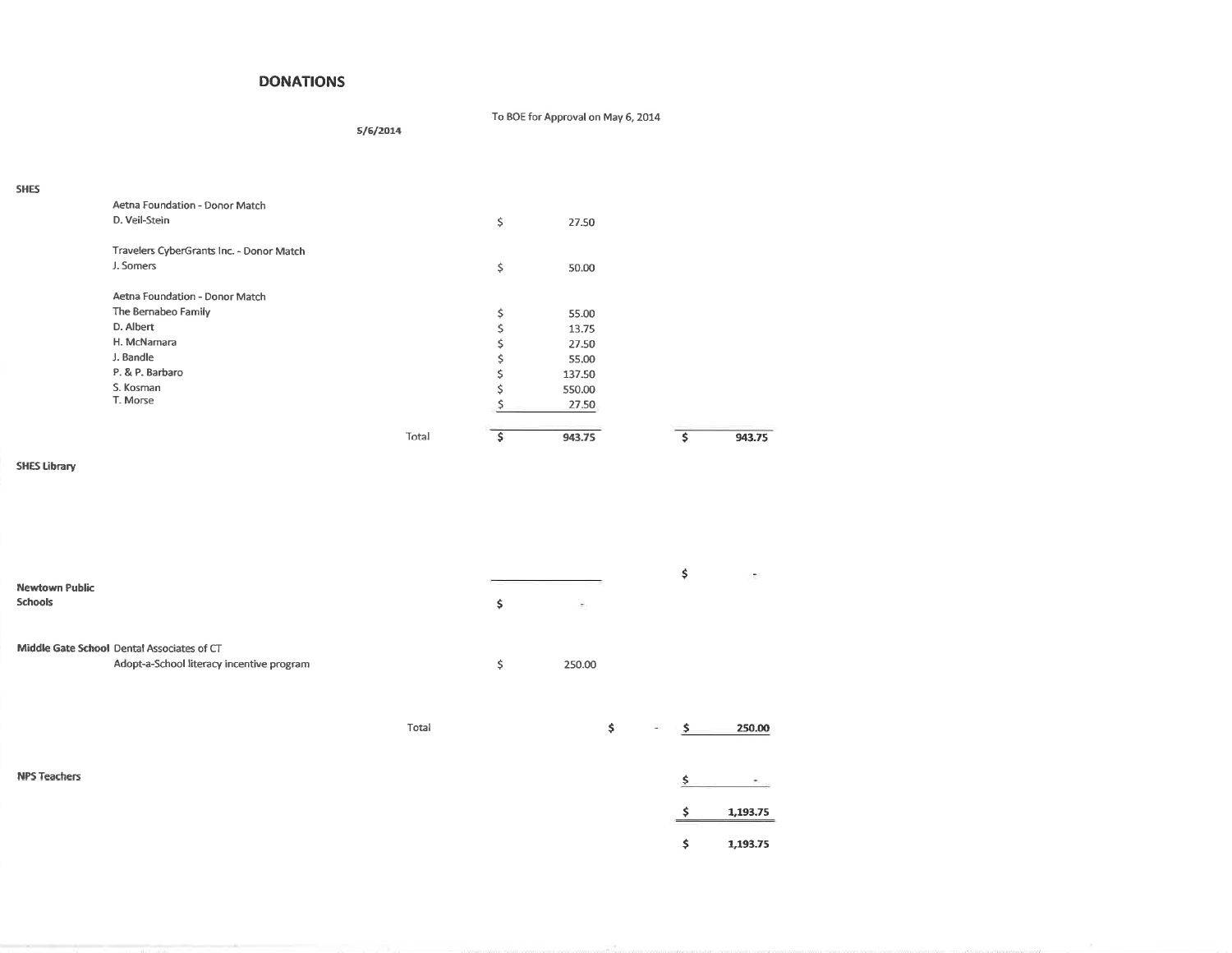## Middle Gate School MEMO



To: Dr. John Reed From: **Chris Geissler** April 15, 2014 Date: Re: School gift

This memo is being sent to inform you that our school has been offered a monetary donation. This gift, in the amount of \$250, was offered by Dental Associates of Connecticut, P.C. It is being given to Middle Gate School as part of their Adopt-a-School literacy incentive program. We are extremely grateful for this donation to our school and enjoyed participating in their program. The funds received will be used to purchase literacy materials for our third grade classrooms.

It is my understanding that the Board of Education must approve all donations to school. Our hope is that the Board of Education will give its approval and allow us to utilize this money for third grade literacy needs. Please let me know if more information is necessary and how I may assist this process.

Thank you for your consideration,

UJ. Paul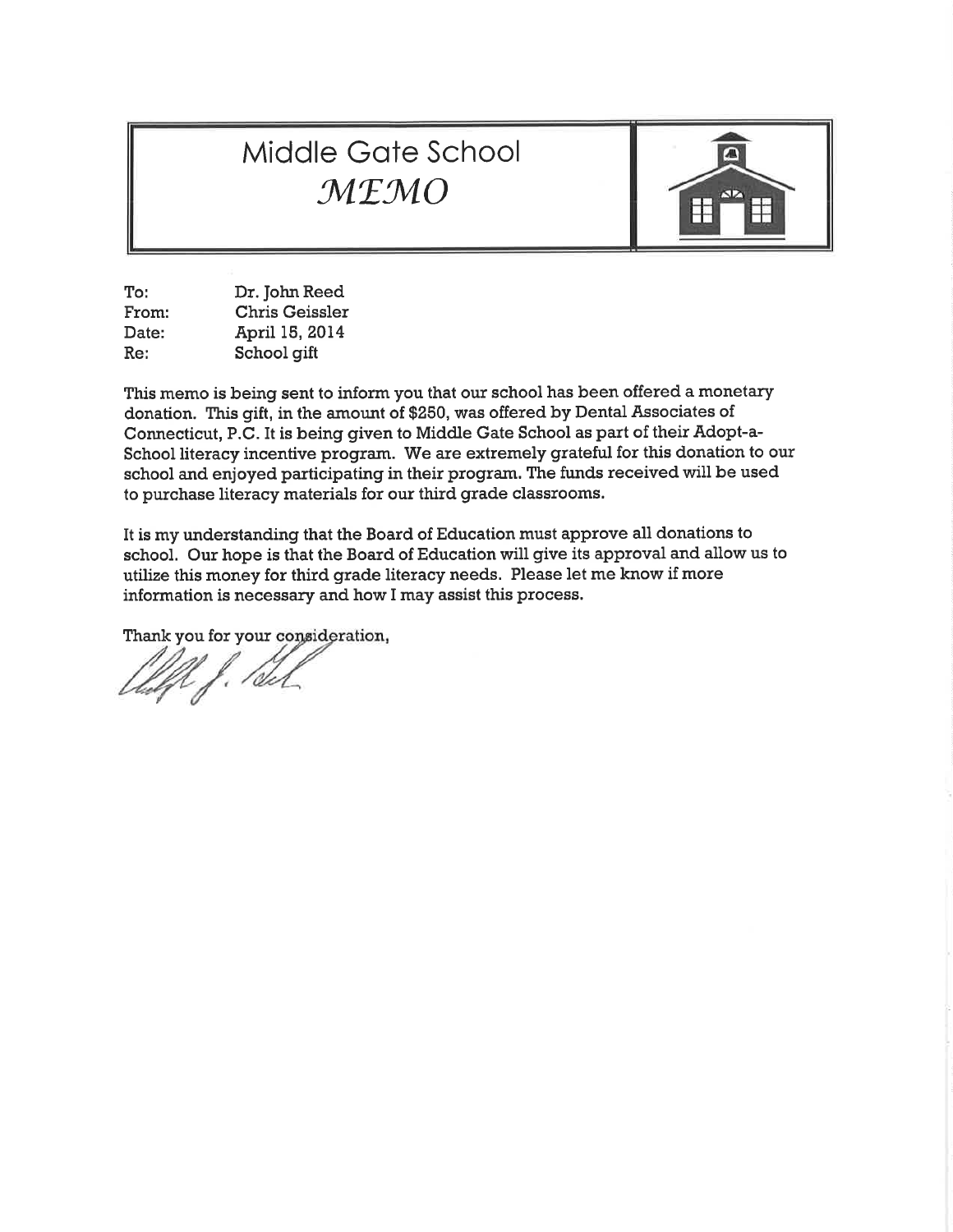после то возвышая + также опасах. к энципарное + ж принятие в жалибатие + х поль **JOYCE E. PARENT<br>ROLAND A. PARENT<br>PH 860-928-9158<br>518 ENGLISH NEIGHBORHOOD RD<br>WOODSTOCK, CT 06281** 1342 51-213/111 DATE Cepsil Jusic LLC  $\tilde{\mathfrak{D}}$ PAY TO THE ORDER OF DOLLARS<sup>S</sup> Security leatures oc The Citizens National Bank WOODSTOCK, CONNECTICUT account for<br>Sindy Hock Clementary Music on account  ${\rm FOR}$ Diff  $10111021330$  $L, K$ 199  $\mathbf{L}_\mathbf{r}$   $\mathbf{R}^{\mathbf{u}}$ 1342 introduced a security species requirements in a sympathetic requirement in a CRAINPOSTER + SUPPORTED **@HARLANI** 

Please. were touche aus music 260'o and The Best for always, Robard & Joy el the keep up the good work and hup in y ou . Music. Boyleton, MA 01505 24 Frog Pond RQ schoo  $W$ ordstrik, CT 06281-3039 orpan program at Sandy Hook. to Clemen I would like to send herbian Hope 9 Rel The this will Deiled **Help**  $\frac{2}{3}$ 

From the workbench of Roland Prent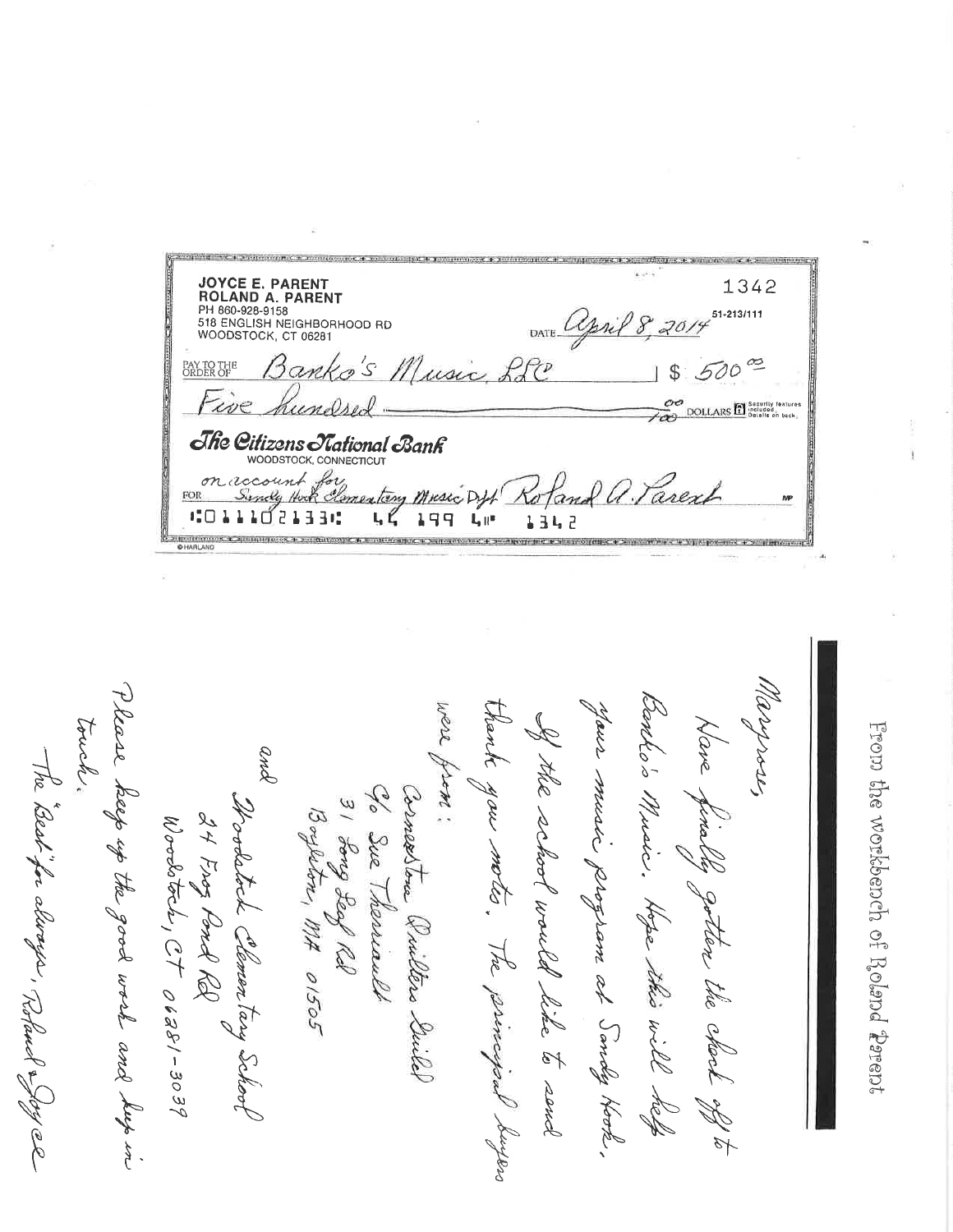

Newtown High School 12 Berkshire Road Sandy Hook, CT 06482  $(203)$  426-7646 FAX (203) 426-6573

NEWTOWN SUCCESS-ORIENTED SCHOOL MODEL



April 3, 2014

Dr. John Reed Interim Superintendent Newtown Public Schools 3 Primrose Lane Newtown, Ct. 06470

Dear Dr. Reed,

As you know I am now on maternity leave and will be out for the remainder of the 2013-2014 school year. I will also be taking the 2014-2015 school year off as I raise my new daughter. I would like to request a Leave of Absence for this school year (2014-2015) for child rearing. I understand that this would be without pay for the duration should the Board of Education grant this request.

Thank you for your consideration.

Sincerely,

Whitney E. Goodman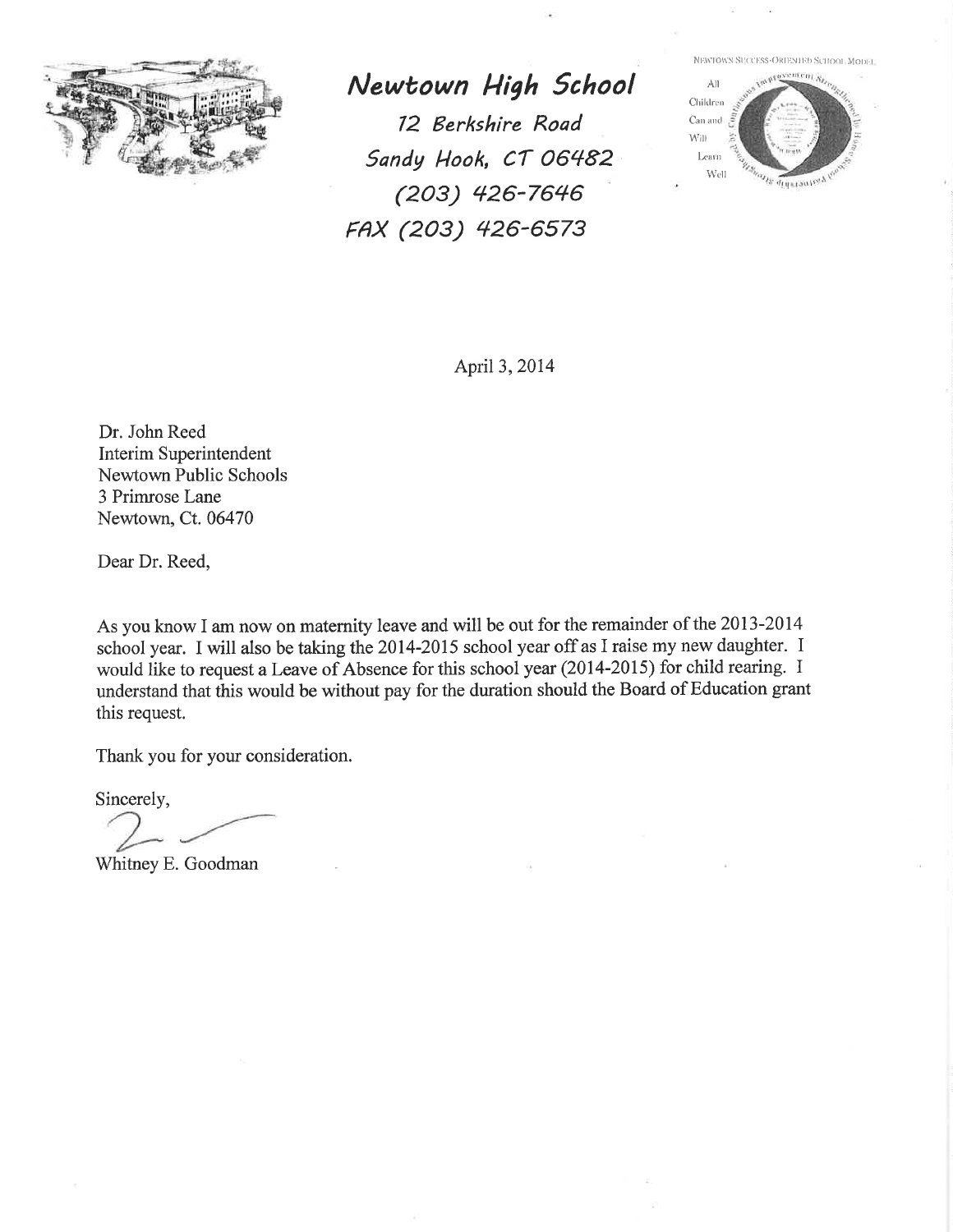John R. Reed, Ed.D. Superintendent of Schools Newtown Board of Education 3 Primrose Street Newtown, CT 06470

April 8, 2014

Subject: Retirement Plans for Sue Ward

Dear Dr. Reed:

Please be advised that I plan to retire from the Newtown School System, effective July 1, 2014. It was a difficult decision for me because I still enjoy teaching very much, but it is time for me to spend more time with my family.

 $\zeta$ 

Sincerely,

ac Ward

Sue Ward **RIS Art Teacher** 

cc: Anne Uberti, Principal RIS Jill Beaudry, Assistant Principal RIS Linda Gejda, Ed.D. Assistant Superintendent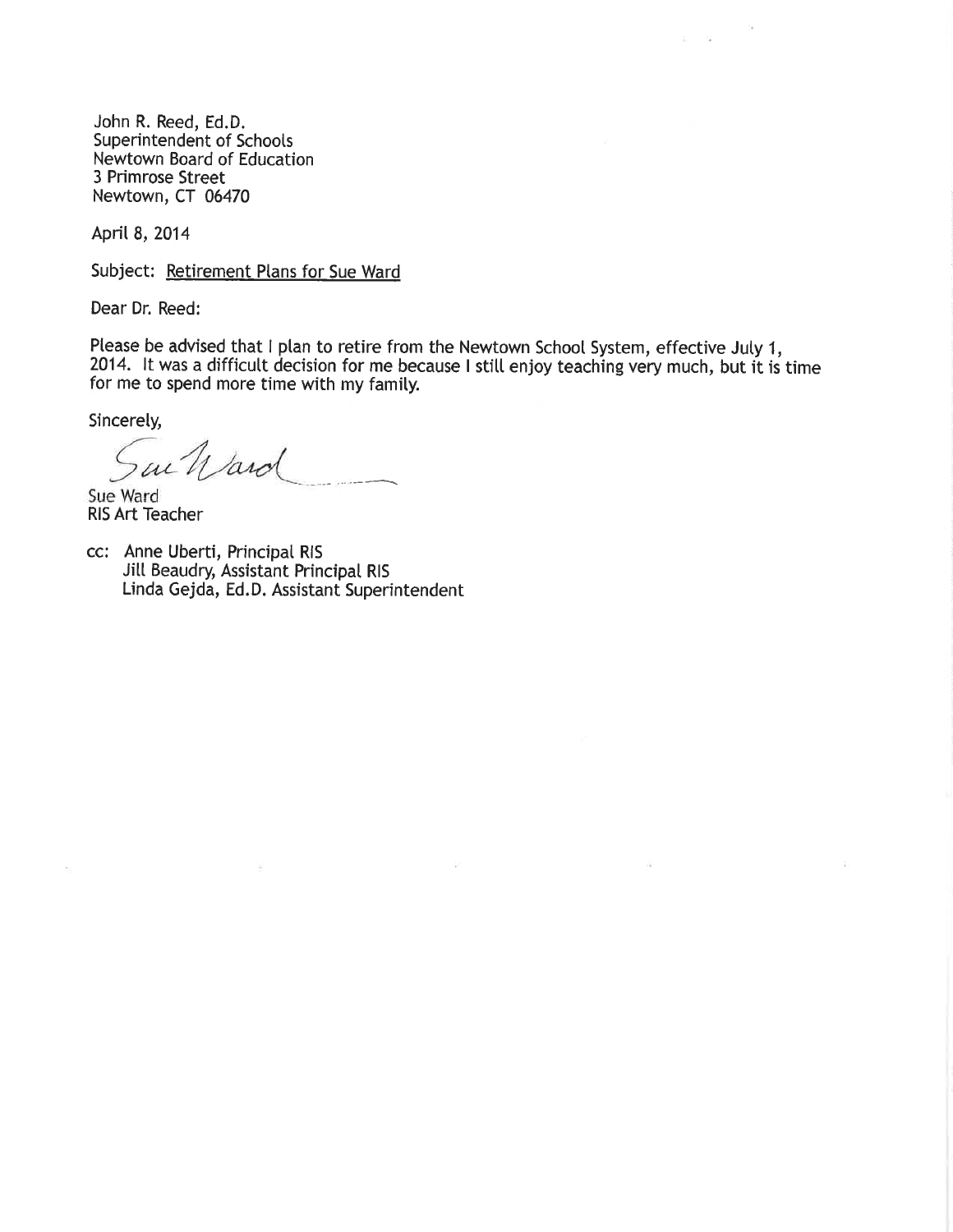

37 Bayberry Lane New Milford, CT 06776 April 15, 2014

Dr. Joseph Erardi, Jr. **Newtown Public Schools** 3 Primrose Street Newtown, CT 06740

Dear Dr. Erardi and Members of the Board of Education:

I am writing to notify you that I will not be renewing my contract for the 2014-2015 academic year. I have decided to retire from my position as Library Media Specialist at Hawley Elementary School.

I will always treasure my years as a classroom teacher and as the Library Media Specialist. It has been my privilege to serve the students, parents, and staff of Hawley. When Dr. John Reed and Mrs. Linda Siciliano hired me in 1995, I had taken a break from teaching. After getting a chemistry degree, I was working in the private sector as a scientist. I came back to teaching because I missed making a difference in the lives of young people. Newtown has given me the opportunity to touch lives each and every day. I am grateful for the support of the administrators and staff that I have worked with over the past nineteen years. I would like to extend special gratitude to Dr. John Reed and Alice Jackson. The information landscape that lies ahead of our students is complex, vast, and constantly changing. Alice Jackson was forward thinking as she promoted the importance of library media specialists and information literacy in the 21<sup>st</sup> century lives of Newtown students.

I would especially like to thank my colleagues at Hawley Elementary School. We are a family at Hawley. We have been led with compassion and strength by Mrs. Jo-Ann Peters Edmondson through some very trying times.

I have been forever changed and touched by the children and families that I served. Newtown will always be in my heart.

Sincerely,

Dono E. Papel

Doris E. Papp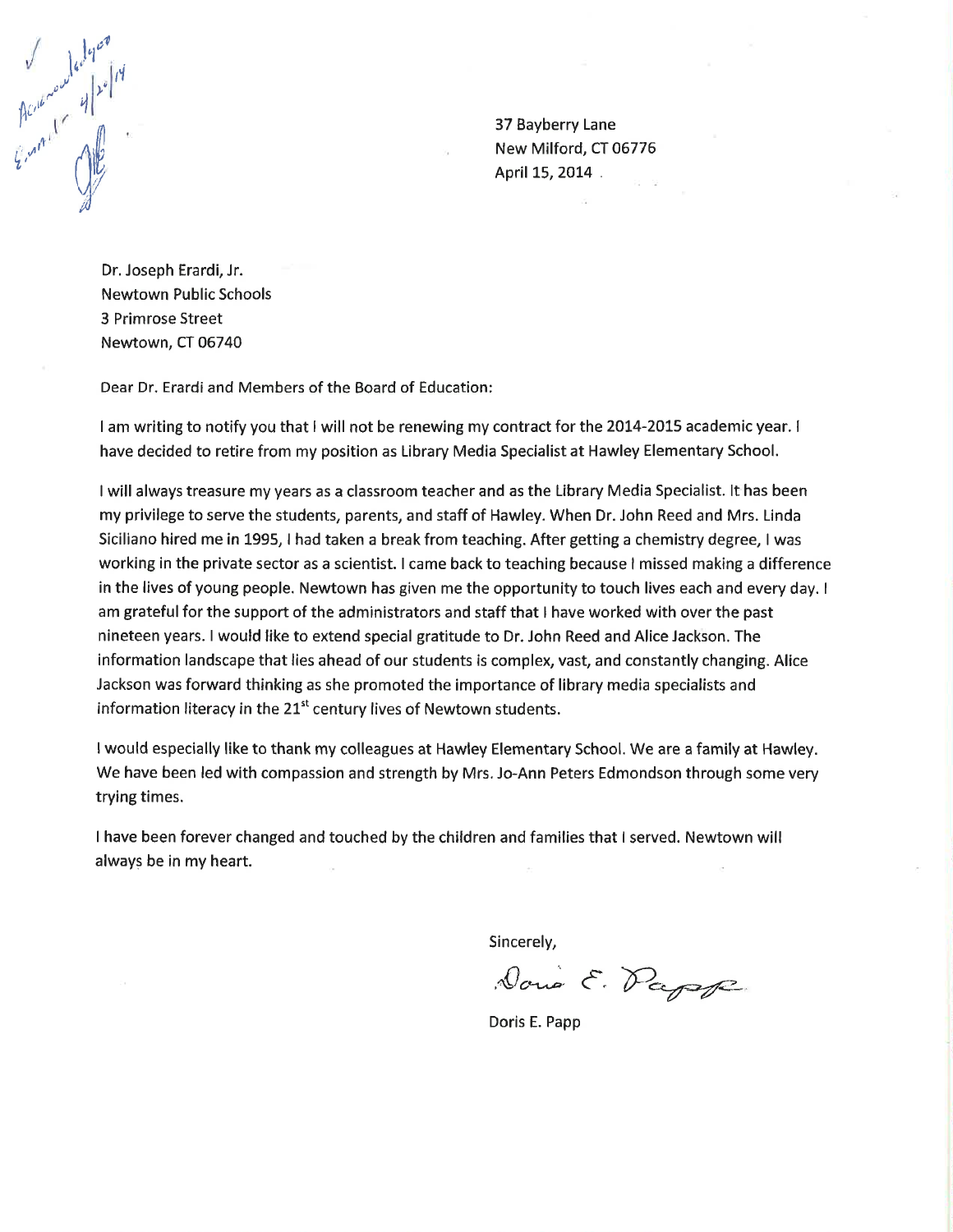Janet McCabe Reed Intermediate School Newtown, CT 06470

April 21, 2014

Dr. Joseph V. Erardi Superintendent Newtown Public Schools Newtown, CT 06470

Dear Dr. Erardi,

Please accept my resignation as Sixth Grade Teacher at Reed Intermediate School. My last day will be June 30. Due to family obligations, I will no longer be able to work full-time.

I am grateful to have had the opportunity to be a part of the transition to a brand new school! I have enjoyed working with students over the years, and the administration and staff have been very supportive. Reed Intermediate has been my second home during my 13 years in the district; I will truly miss everyone. If at all possible, I would be interested in any part-time openings for next school year.

Welcome to this wonderful district. I hope that you enjoy your experience here as much as I have.

Sincerely yours,

Janet McCabe

cc: Anne Uberti, Principal, Reed Intermediate School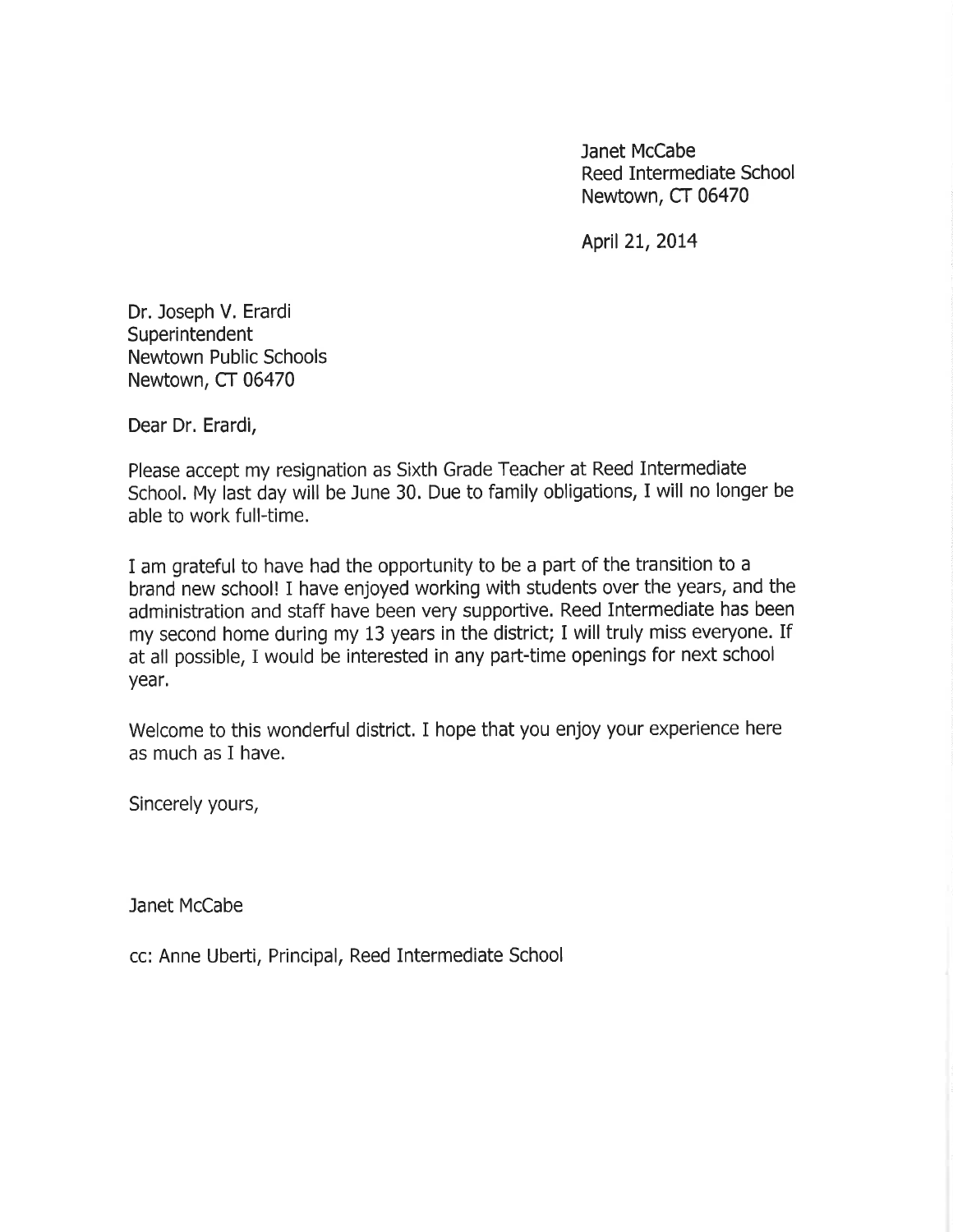#### **Newtown Middle School**



MAY 01 2014

11 Queen Street Newtown, Connecticut 06470-2172

> 11 Old Farm Hill Road Newtown, Connecticut 06470 May 1, 2014

Dr. Joseph V. Erardi **Superintendent of Schools Newtown Board of Education** 3 Primrose Street Newtown, Connecticut 06470

Dear Dr. Erardi:

Please accept this letter as notice of my retirement from my seventh grade science position at Newtown Middle School effective the last day of school (June 18, 2014).

This was a difficult decision for me as I have enjoyed teaching at the middle school for 26 years. I consider the school community part of my family. Although it saddens me to leave teaching after 33 years, my family and I look forward to the next phase of our life.

I am willing to help in any way to make this transition as smooth as possible for my replacement.

Sincerely,

Wendy Bowen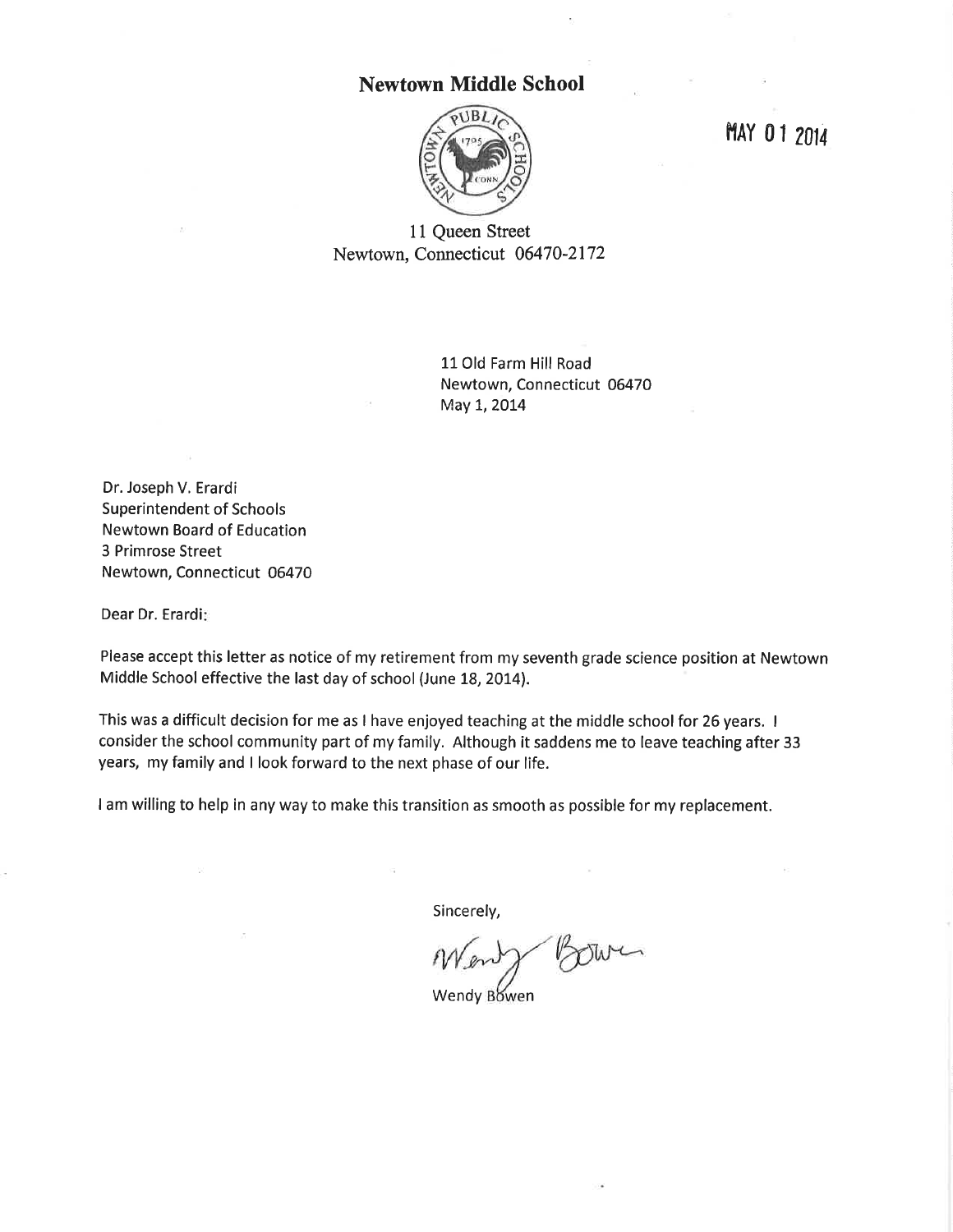#### May 5<sup>th</sup>, 2014

#### Dear Dr. Erardi,

This letter is to inform you that it is my intention to retire, effective June 19<sup>th</sup>, 2014, after 38 years of teaching in Newtown. While I originally had intended to remain in my position for three more years, recent events in my personal life most especially the decline of my ailing mother have prompted me to reconsider. After much consideration this past weekend, I have decided it is time.

I have spent my entire career at Newtown Middle School and can honestly say that I could not have asked for a more exciting and rewarding career. The pleasure I have gleaned working with students and colleagues has been magical, the lifelong friends that I have made are treasures. It has truly been a joy working for the town of Newtown, and I leave knowing that I have fulfilled one of my life's dreams.

During this stressful time of decreasing student enrollment, I hope my resignation will save a position, bringing peace and joy to a deserving young teacher. It has been my pleasure to work here, and I leave with fond memories and a full heart.

Sincerely,

Cathy Cincogrono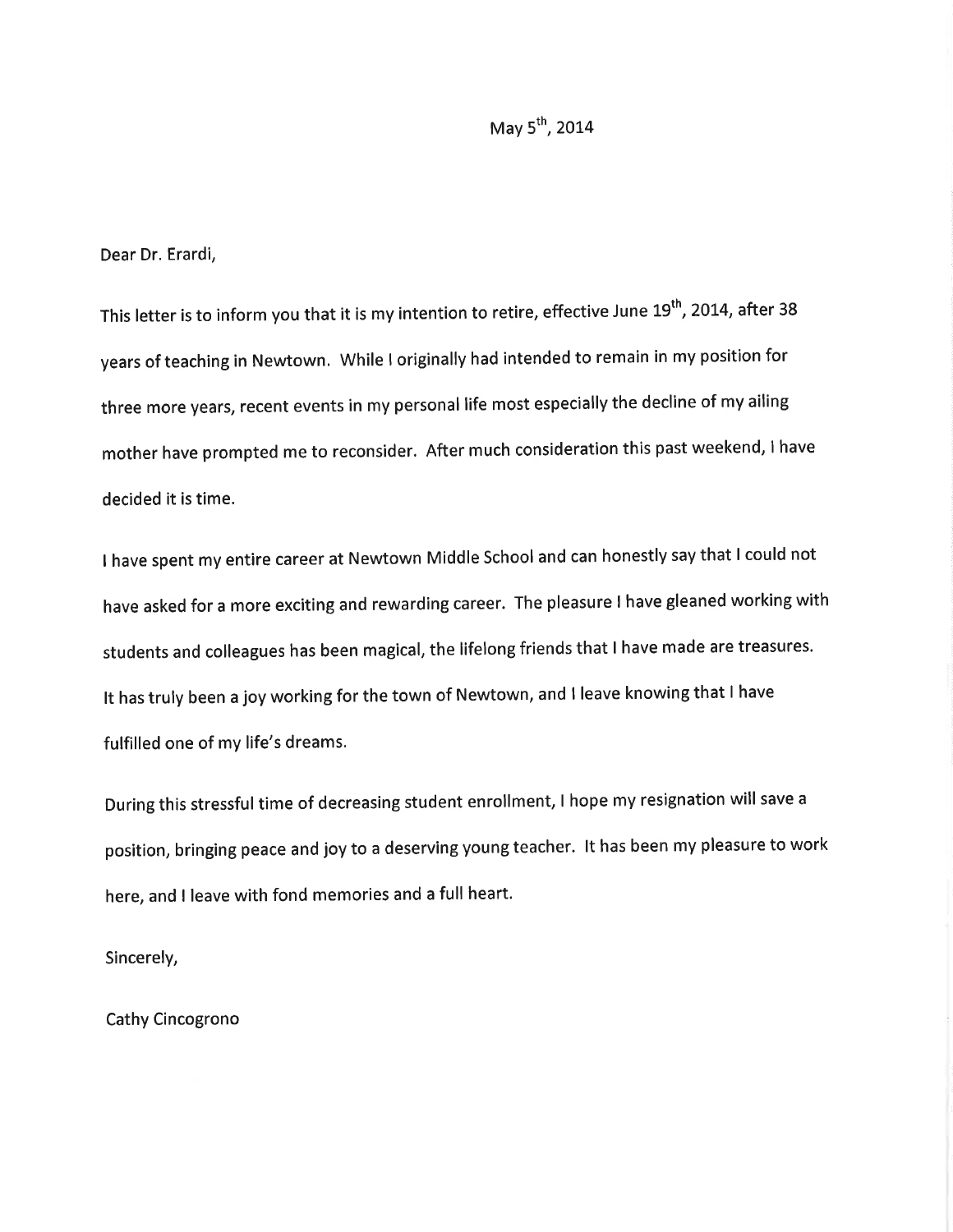**Administrative Report** 

Tuesday, May 6<sup>th</sup>

 $\overline{K}$  . The set of the  $\overline{K}$ 

- 1. End-of-the-Year Events (Attachment #1)
- 2. Community Connections Saturday, May 31<sup>st</sup> (Attachment #2)

3. School Nurse Day - Wednesday, May 7<sup>th</sup> (Attachment #3)

4. G.A.T.E.S - Next Steps / Enrichment (Attachment #4)

 $\frac{1}{2}$   $\frac{1}{2}$   $\frac{1}{2}$   $\frac{1}{2}$   $\frac{1}{2}$   $\frac{1}{2}$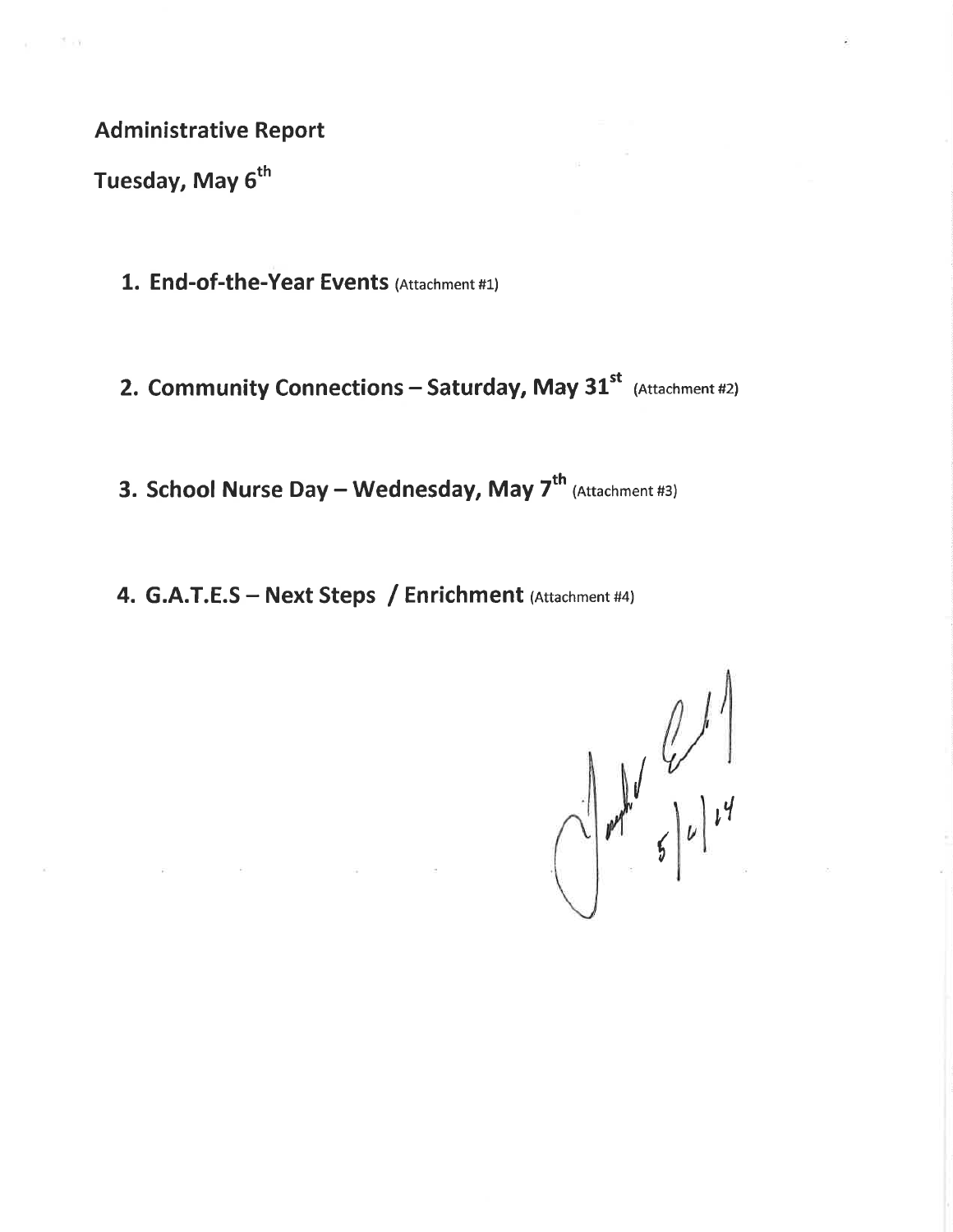## End of Year Activities

 $\sim$ 

| May 5   | Head O'Meadow 4 <sup>th</sup> Grade Concert for Parents, 7 PM                                                                                  |
|---------|------------------------------------------------------------------------------------------------------------------------------------------------|
| May 7   | Hawley 4 <sup>th</sup> Grade Chorus Concert, 7 PM, Gym                                                                                         |
| May 8   | Middle and High School Night of Jazz, High School, 7 PM                                                                                        |
| May 12  | Superintendent's Awards, The Amber Room, 4:00 PM<br>Middle School 7 <sup>th</sup> Grade Concert, High School, 7 PM                             |
| May 14  | Hawley Art Show, 6 to 8 PM<br>Head O'Meadow Art Show, 6 to 8 PM<br>Middle School 8 <sup>th</sup> Grade Concert, High School, 7 PM              |
| May 16  | Middle Gate Madness, PTA Fair, 5 to 8 PM                                                                                                       |
| May 19  | High School Orchestra Concert, 7 PM                                                                                                            |
| May 21  | High School National Honor Society World Language Induction, 6:30 PM<br>High School Chorus Concert, 7 PM                                       |
| May 22  | Middle Gate Math Science Night, Grade 3, 6:30 to 8 PM<br>High School Band Concert, 7 PM                                                        |
| May 27  | Middle Gate Concert, High School, 7 PM                                                                                                         |
| May 28  | Sandy Hook Art Show, 6 to 7:30 PM                                                                                                              |
| May 29  | Reed School 6 <sup>th</sup> Grade Band Concert, 7 to 8 PM                                                                                      |
| June 4  | Middle School, GATES Showcase, 6 PM<br>Reed School 6 <sup>th</sup> Grade Orchestra Concert, 7 to 8 PM<br>High School Senior Awards Night, 7 PM |
| June 5  | High School Underclassmen Awards Night, 7 PM                                                                                                   |
| June 10 | High School National Honor Society Induction, 7 PM, Southbury Crown Plaza                                                                      |
| June 12 | Sandy Hook Field Day                                                                                                                           |
| June 13 | Middle School Awards Ceremony, 11:30 AM                                                                                                        |
| June 16 | Middle School Moving Up Ceremony, O'Neill Center, 6 PM                                                                                         |
| June 17 | Hawley End of Year Assembly, 9:30 AM<br>Head O'Meadow Awards Assembly, 10:15 AM<br>High School graduation, O'Neill Center, 4 PM                |

 $\tilde{\mathcal{R}}$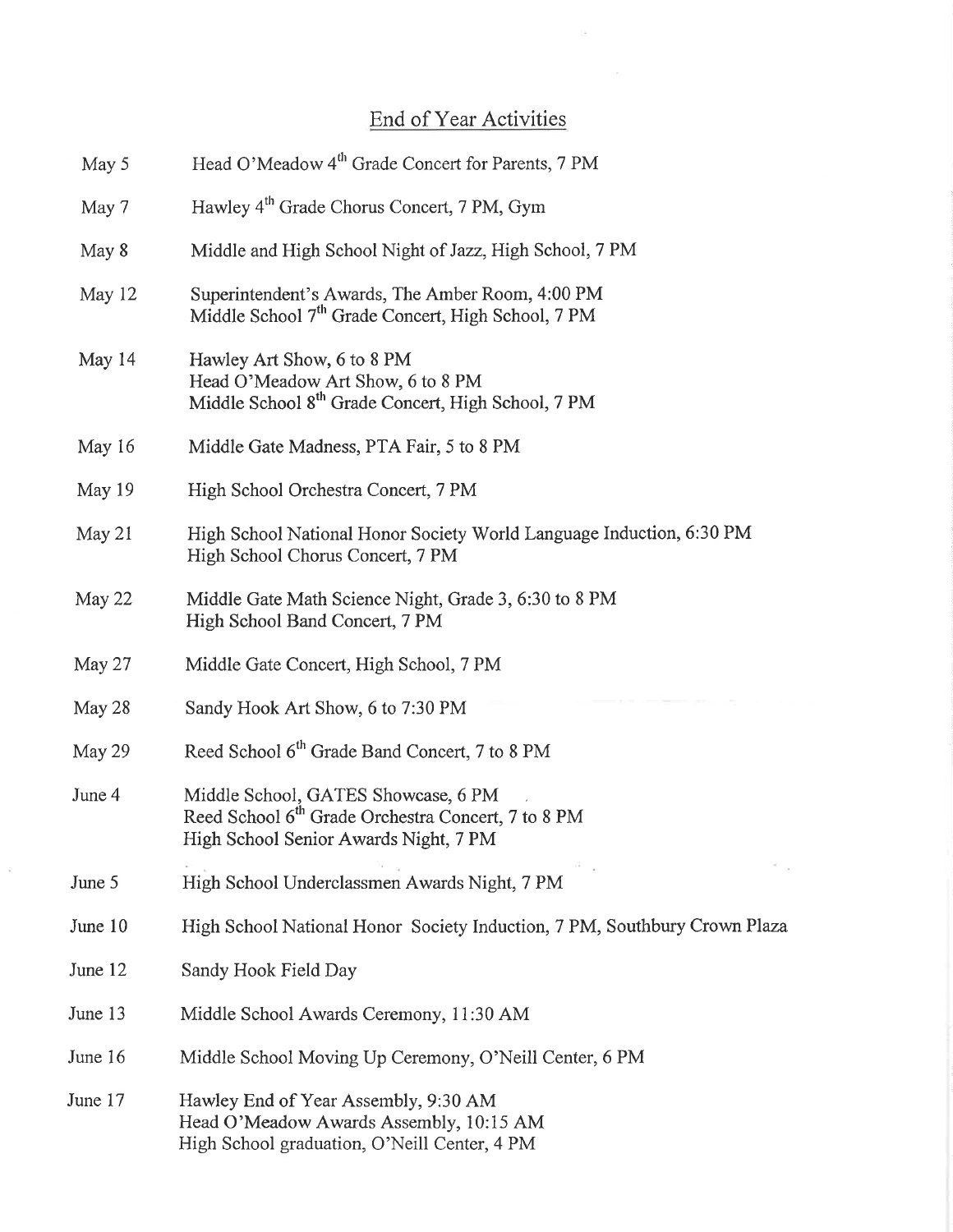## End of Year Activities

| Hawley School            | May 7<br>May 14<br>June 17 | 4 <sup>th</sup> Grade Chorus Concert, 7 PM, Gym<br>Art Show, 6 to 8 PM<br>End of Year Assembly, 9:30 AM |
|--------------------------|----------------------------|---------------------------------------------------------------------------------------------------------|
|                          |                            |                                                                                                         |
| Head O'Meadow School     | May 5                      | 4 <sup>th</sup> Grade Concert for Parents, 7 PM                                                         |
|                          | May 14                     | Art Show, 6 to 8 PM                                                                                     |
|                          | June 17                    | Awards Assembly, 10:15 AM                                                                               |
| Middle Gate School       | May 16                     | Middle Gate Madness-PTA Fair, 5 to 8 PM                                                                 |
|                          | May 22                     | Math Science Night, Grade 6, 6:30 to 8 PM                                                               |
|                          | May 27                     | Concert, High School, 7 PM                                                                              |
| Sandy Hook School        | May 28                     | Art Show, 6 to 7:30 PM                                                                                  |
|                          | June 12                    | Field Day                                                                                               |
| Reed Intermediate School | May 29                     | 6 <sup>th</sup> Grade Band Concert, 7 to 8 PM                                                           |
|                          | June 4                     | $6th$ Grade Orchestra, 7 to 8 PM                                                                        |
| Middle School            | May 8                      | Night of Jazz, High School, 7 PM                                                                        |
|                          | May 12                     | 7 <sup>th</sup> Grade Concert, High School, 7: PM                                                       |
|                          | May 14                     | 8 <sup>th</sup> Grade Concert, High School, 7 PM                                                        |
|                          | June 4                     | GATES Showcase, 6 PM                                                                                    |
|                          | June 13                    | Awards Ceremony, 11:30 AM                                                                               |
|                          | June 16                    | Moving Up Ceremony, O'Neill Center, 6 PM                                                                |
| High School              | May 8                      | Night of Jazz, $7 PM =$                                                                                 |
|                          | May 12                     | Superintendent's Awards, Amber Room, 4 PM                                                               |
|                          | May 19                     | Orchestra Concert, 7 PM                                                                                 |
|                          | May 21                     | National Honor Society WL Induction, 6:30 PM                                                            |
|                          | May 21                     | Chorus Concern, 7 PM                                                                                    |
|                          | May 22                     | Band Concert, 7 PM                                                                                      |
|                          | June 4                     | Senior Awards Night, 7 PM                                                                               |
|                          | June 5                     | Underclassmen Awards Night, 7 PM                                                                        |
|                          | June 10                    | National Honor Society Induction, 7 PM<br>Southbury Crown Plaza (to be confirmed)                       |
|                          | June 17                    | Graduation, O'Neill Center, 4 PM                                                                        |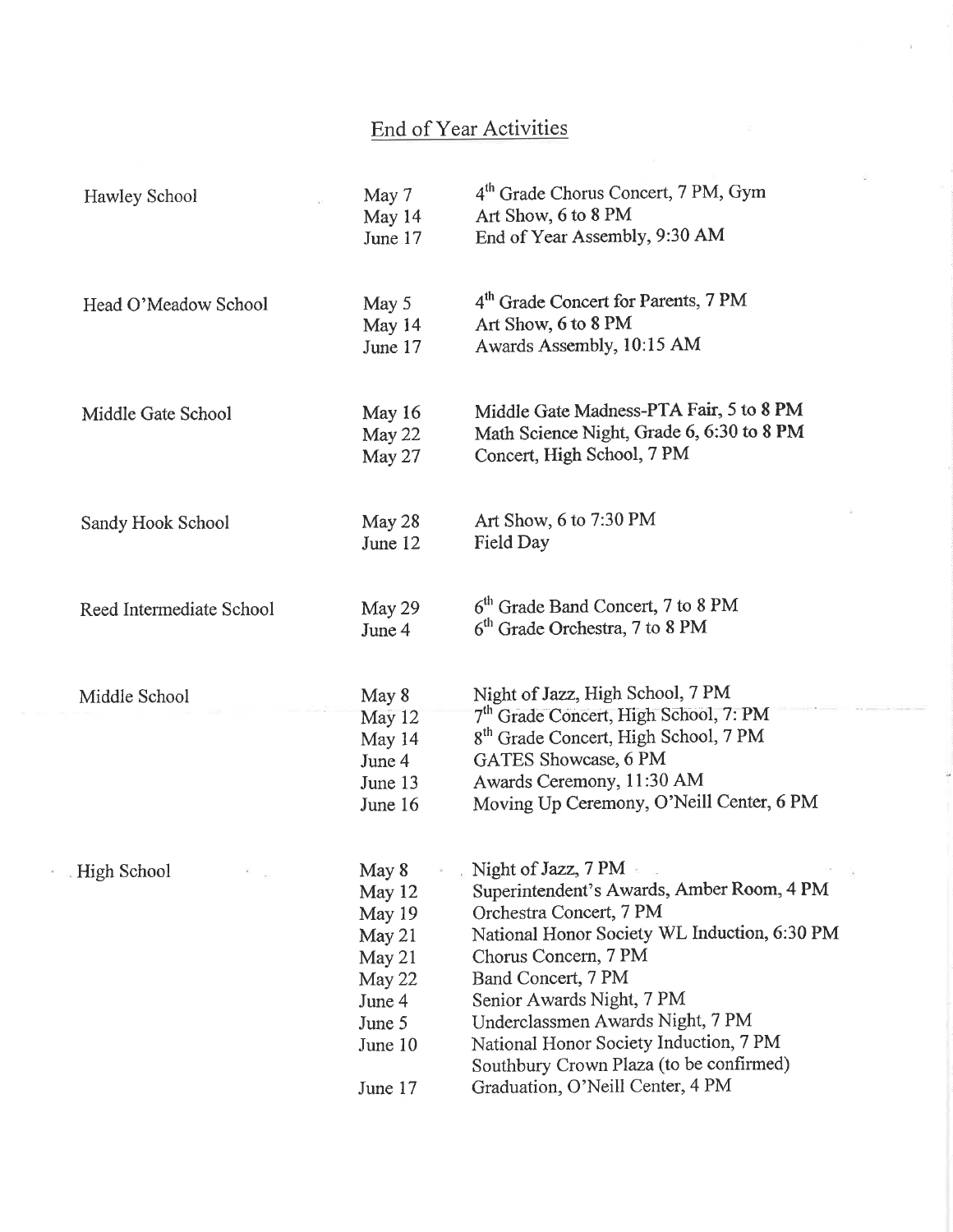

## A Free Community Service Provider Fair & Symposium

- Representatives from dozens of groups and organizations throughout the Creater Newtown area will be on site with information about services and programs available to the community.
- Keynote Speaker: Dr. Kevin Becker will discuss parenting through trauma (Dr. Becker is a clinical psychologist specializing in trauma and crisis intervention).
- Discussions and presentations with guests from communities including; Columbine, Virginia Tech, the Nickel Mines Amish Community, Chardon, OH, and more.
- WHEN: Saturday, May 31, 2014. Walnut Hill Community Church, Bethel.
	- 9:15 a.m. Free Continental Breakfast and start of Community Fair
	- IO:15 a.m. Keynote speaker: Dr. Kevin Becker
	- Morning and afternoon discussion forums
	- 2:30 p.m. program concludes
- Free, safe childcare available during Keynote Speaker and discussion forums. Pre-registration will be required for childcare (www.nshcf.org).
- Lunch available for purchase on site.

This event is a collaboration of many groups and organizations throughout Newtown working to provide programming to meet the recovery needs of the community.











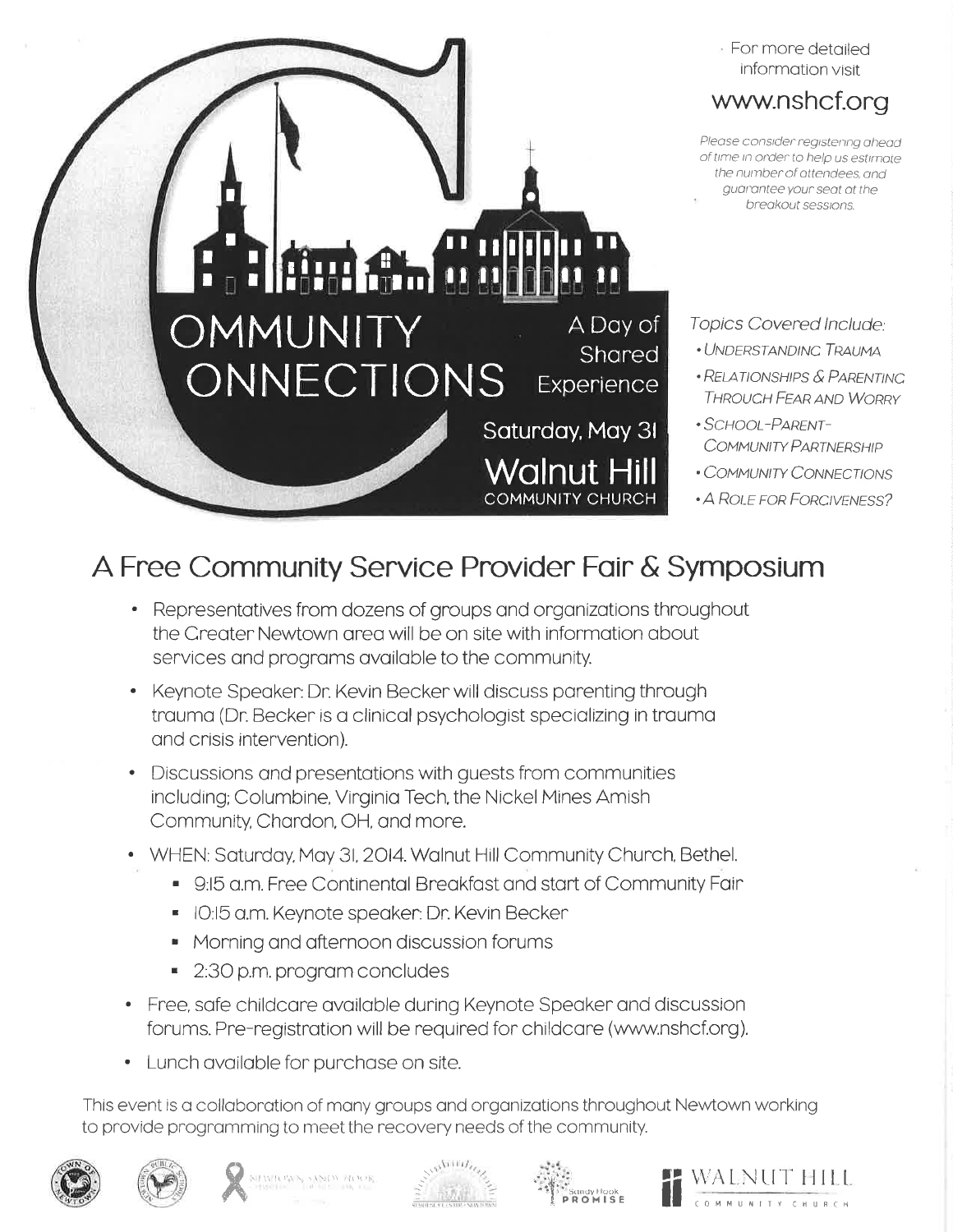

# By His Excellency Dannel P. Malloy, Governor: an **Official Statement**

 $\mathcal{O}_n$  behalf of the State of Connecticut, I. Dannel P. Malloy, Governor, take great pleasure in recognizing May 7, 2014 as

School Nurse Day

 $\mathcal{T}_{\text{his day recognizes the}}$ important role school nurses play in the State of Connecticut.

 $\mathscr{P}_{\text{roviding students with access to health}}$ professionals is a critical component to ensuring our students are ready and able to learn. The commitment school nurses have to our students is commendable.

 $\mathscr{I}$ thank you for your outstanding dedication to the success and wellness of Connecticut's future generations.

Therefore, I, Dannel P. Malloy, Governor of the State of Connecticut, do hereby proclaim May 7, 2014 as

> School Nurse Day in the State of Connecticut.



**GOVERNOR**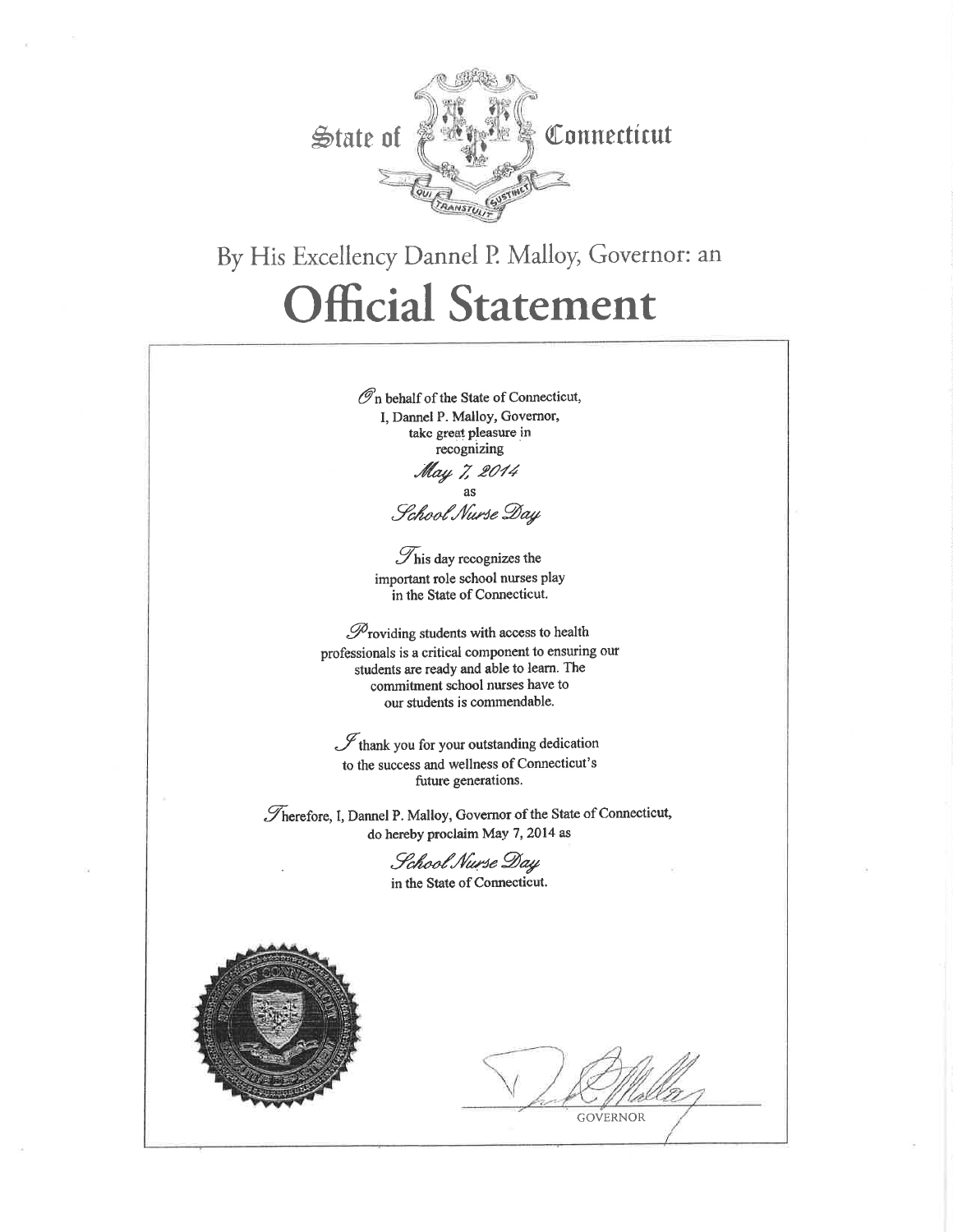#### Elementary:

SHS:

- Math Olympiads (grade 4)  $\bullet$
- Math enrichment groups k-4 including acceleration to higher grade  $\bullet$
- High readers are grouped across classroom for RW and Book Clubs (grade k)  $\bullet$
- Cluster placement for high achieving students teachers in the past have been trained in curriculum  $\bullet$ compacting
- Nutmeg and other Book Clubs  $\bullet$

\*\* Throughout the district - Readers' and Writers' Workshop lend itself to differentiation and meeting the needs of high achieving students.

One of our goals this year was to provide enrichment activities to further engage and excite students. After school:

- Science Club
- Lego Club
- **Theater Club**
- Garden Club
- **Kindness Club**

| Enrichment Programs-Middle Gate                           | Gr. Level               | <b>Enrichment Area</b> | Accessibility | Timing            |
|-----------------------------------------------------------|-------------------------|------------------------|---------------|-------------------|
| Math superstars                                           | $K-4$                   | <b>Mathematics</b>     | Open          | <b>Extra Curr</b> |
| Math Olympiads                                            | Gr <sub>4</sub>         | <b>Mathematics</b>     | Criteria      | During Day        |
| <b>Walking Club</b>                                       | $-6r3-4$                | Fitness/Wellness       | Open          | <b>Extra Curr</b> |
| Marathon Club                                             | $K-4$                   | Fitness/Wellness       | Open          | Recess            |
| Chess Club                                                | Gr 4(student generated) | Club                   | Open          | Lunch             |
| French Enrichment Program                                 | $K-4$                   | Foreign Language       | Open          | Extra Curr        |
| Spanish Enrichment Program                                | $K-4$                   | Foreign Language       | Open          | Extra Curr        |
| Respect, Responsibility, Diversity Club-recycling program | Gr <sub>4</sub>         | Kindness/Consideration | Open          | Extra Curr        |
| Geo Kids                                                  | $Gr 3-4$                | Geography              | Open          | During Day        |
| <b>Ur. Achievement</b>                                    | $K-4$                   | Community              | Open          | During Day        |
| <b>Book Clubs</b>                                         | $Gr 3-4$                | Literacy               | Open          | During Day        |

#### Hawley:

- Math Olympiads (grade 4)
- Math enrichment groups k-4,  $\bullet$
- Cluster placement for high achieving students teachers in the past have been trained in curriculum compacting
- Nutmeg and other Book Clubs

\*\* Throughout the district Readers' and Writers' Workshop lend itself to differentiation and meeting the needs of high achieving students.

#### HOM:

**Opportunities for Like-Minded Learners** 

- Cluster grouping during class placement process  $\bullet$
- Math Superstars- Grades 1, 2, 3  $\bullet$
- Math Olympiads- Grade 4 ۰
- Math challenges through Stepping Stones ٠
- **Junior Great Books**  $\bullet$
- **RAZ Kids**
- Bag Projects (independent research)
- Enrichment opportunities differentiated for small groups or individuals  $\bullet$
- Natural opportunities for differentiation through Readers' and Writers' Workshop  $\bullet$